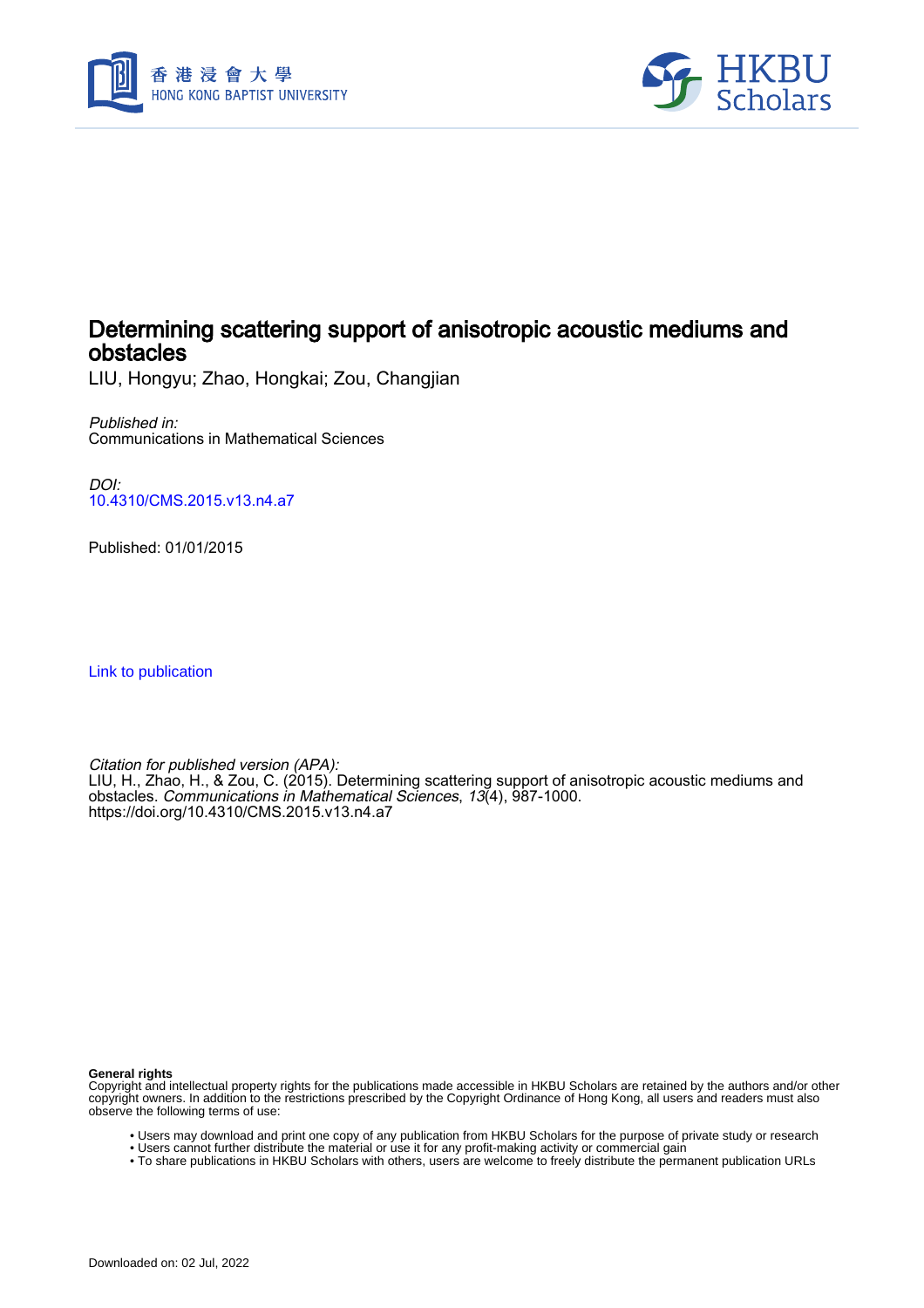# DETERMINING SCATTERING SUPPORT OF ANISOTROPIC ACOUSTIC MEDIUMS AND OBSTACLES

## HONGYU LIU, HONGKAI ZHAO, AND CHANGJIAN ZOU

ABSTRACT. We consider the inverse acoustic scattering problem for a complex scatterer, which might be composed of both inhomogeneous anisotropic mediums and impenetrable obstacles. It is shown that the fixed-frequency scattering amplitude uniquely determines the scattering support of a complex scatterer, disregarding its contents.

# 1. Introduction

This paper is concerned with the inverse problem of determining the scattering support of a complex scatterer, possibly consisting of inhomogenous mediums and impenetrable obstacles, by the acoustic far-field measurements. More precisely, let  $\Omega$  and  $D$  be open bounded domains in  $\mathbb{R}^n$  of  $C^2$  class,  $n \geq 2$ , such that both  $\Omega_e := \mathbb{R}^n \setminus \overline{\Omega}$  and  $D_e := \mathbb{R}^n \backslash \overline{D}$  are connected. In the physical situation, D denotes an impenetrable obstacle, and  $\Omega$  denotes the inhomogeneity support of an acoustic medium. The medium in  $\mathbb{R}^n$  is described by a pair of material parameters  $(\gamma(x), \eta(x)), x \in \mathbb{R}^n$ .  $\gamma = (\gamma^{ij})$  on  $\mathbb{R}^n$  is a symmetric positive definite matrix-valued function, and  $\eta(x)$  is a bounded complex-valued scalar function such that  $\Im \eta \geq 0$ .  $\gamma^{-1}$  denotes the acoustic density tensor, and  $\eta$  is the acoustic modulus. It is noted that the medium could be absorbing if  $\Im \eta \neq 0$ . It is always assumed that the inhomogeneity of the medium is compactly supported in the sense that  $\gamma^{ij} = \delta_{ij}$  and  $\eta = 1$  in  $\Omega_e$ , where  $\delta_{ij}$  is the Kronecker delta function. The wave propagation in the presence the obstacle and the inhomogeneous medium introduced above in the whole space  $\mathbb{R}^n$  is governed by the following wave equation,

$$
\eta U_{tt} - \sum_{i,j=1}^{n} \frac{\partial}{\partial x^i} \left( \gamma^{ij} \frac{\partial U}{\partial x^j} \right) = 0 \quad \text{for } (x,t) \in \mathbb{R}^n \setminus \overline{D} \times \mathbb{R}_+ \qquad (1.1)
$$

Key words and phrases. Inverse acoustic scattering, anisotropic medium, obstacle, uniqueness.

<sup>2010</sup> Mathematics Subject Classification. 35Q60, 35J05, 31B10, 35R30, 78A40.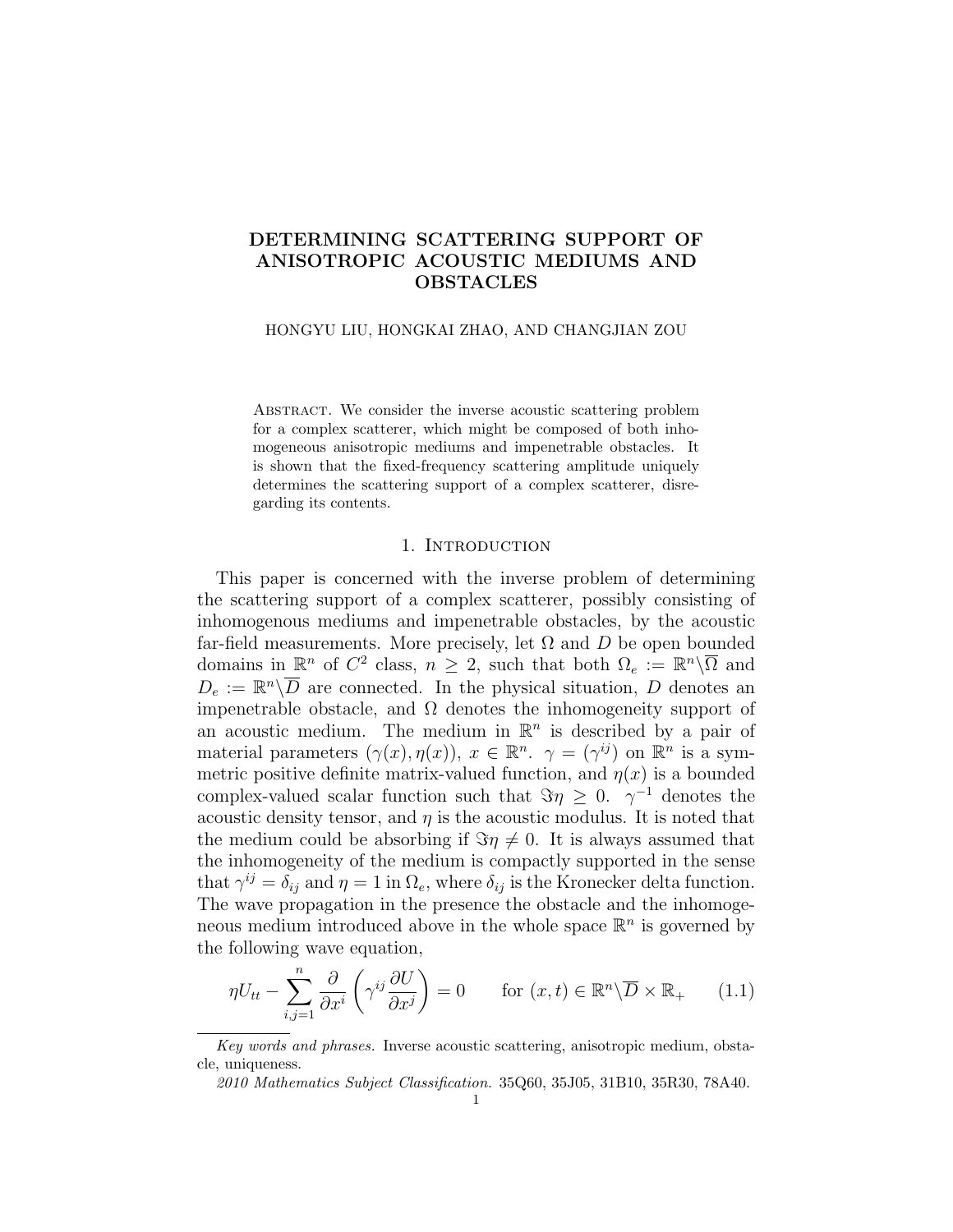where  $U(x, t)$  represents the wave field. We shall consider our study in the time-harmonic regime, namely,  $U(x,t) = u(x)e^{-ikt}$ , where  $k \in \mathbb{R}_+$ represents the wave number. By factorizing out the time-dependent part, the wave pressure  $u(x)$  satisfies the reduced wave equation,

$$
\sum_{i,j=1}^{n} \frac{\partial}{\partial x^{i}} \left( \gamma^{ij} \frac{\partial u}{\partial x^{j}} \right) + k^{2} \eta u = 0 \quad \text{in } \mathbb{R}^{n} \setminus \overline{D}.
$$
 (1.2)

We shall seek scattering solution  $u \in H^1_{loc}(\mathbb{R}^n)$  to  $(1.2)$  which admits the following asymptotic expansion as  $|x| \to +\infty$ ,

$$
u(x) = e^{ik\theta' \cdot x} + a_k \left(\frac{x}{|x|}, \theta'\right) \frac{e^{ik|x|}}{|x|^{\frac{n-1}{2}}} + \mathcal{O}\left(\frac{1}{|x|^{\frac{n+1}{2}}}\right). \tag{1.3}
$$

In (1.3),  $a_k(\theta, \theta')$ ,  $\theta = \frac{x}{|x|}$  $\frac{x}{|x|} \in \mathbb{S}^{n-1}$  and  $\theta' \in \mathbb{S}^{n-1}$ , is known as the scattering amplitude. The inverse problem we want to address is to recover the inhomogeneity of  $(\gamma, \eta)$  and D from  $a_k(\theta, \theta')$  for a fixed  $k \in \mathbb{R}_+$  and all  $(\theta, \theta') \in \mathbb{S}^{n-1} \times \mathbb{S}^{n-1}$ . It is noted that  $a_k(\theta, \theta')$  is (real) analytic in the variables  $\theta$  and  $\theta'$ , and hence if it is known on any open subset of  $\mathbb{S}^{n-1}\times \mathbb{S}^{n-1}$ , then it is known on the whole spheres by analytic continuation.

This physical problem could be geometrically reformulated as follows. Let  $g = (g_{ij})$  be a Riemannian metric on  $\mathbb{R}^n$  such that  $g = g_e$ in  $\Omega_e$ , where  $g_e = (\delta_{ij})$  denotes the Euclidean metric. If  $g = \alpha g_e$  with  $\alpha$  a scalar function, then it is called isotropic, otherwise it is called anisotropic. Let  $\Delta_g$  denote the Laplace-Beltrami operator associated to the metric  $q$ ,

$$
\Delta_g u = \sum_{i,j=1}^n (\det g_{lm})^{-1/2} \frac{\partial}{\partial x^i} \left( (\det g_{lm})^{1/2} g^{ij} \frac{\partial u}{\partial x^j} \right),
$$

where  $(g^{ij}) = (g_{ij})^{-1}$ . Let q be a bounded complex-valued scalar function such that  $\Im q \geq 0$  and  $q = 1$  in  $\Omega_e$ . The time-harmonic wave scattering is governed by the Helmholtz equation whose weak solution is  $u = u(x; k\theta'),$ 

$$
\begin{cases}\n\Delta_g u + k^2 q u = 0 & \text{in } \mathbb{R}^n \setminus \overline{D}, \\
\mathcal{B}(u(x; k\theta')) = 0 & \text{on } \partial D, \\
u(x; k\theta') - e^{ikx \cdot \theta'} \text{ satisfies the radiation condition.} \n\end{cases}
$$
\n(1.4)

In (1.4),  $\mathcal{B}u = u$  if D is a sound-soft obstacle;  $\mathcal{B}u = \partial u / \partial \nu_g$  if D is a sound-hard obstacle; and  $\mathcal{B}u = \partial u/\partial \nu_q + i\lambda u$  with  $\lambda$  a positive constant,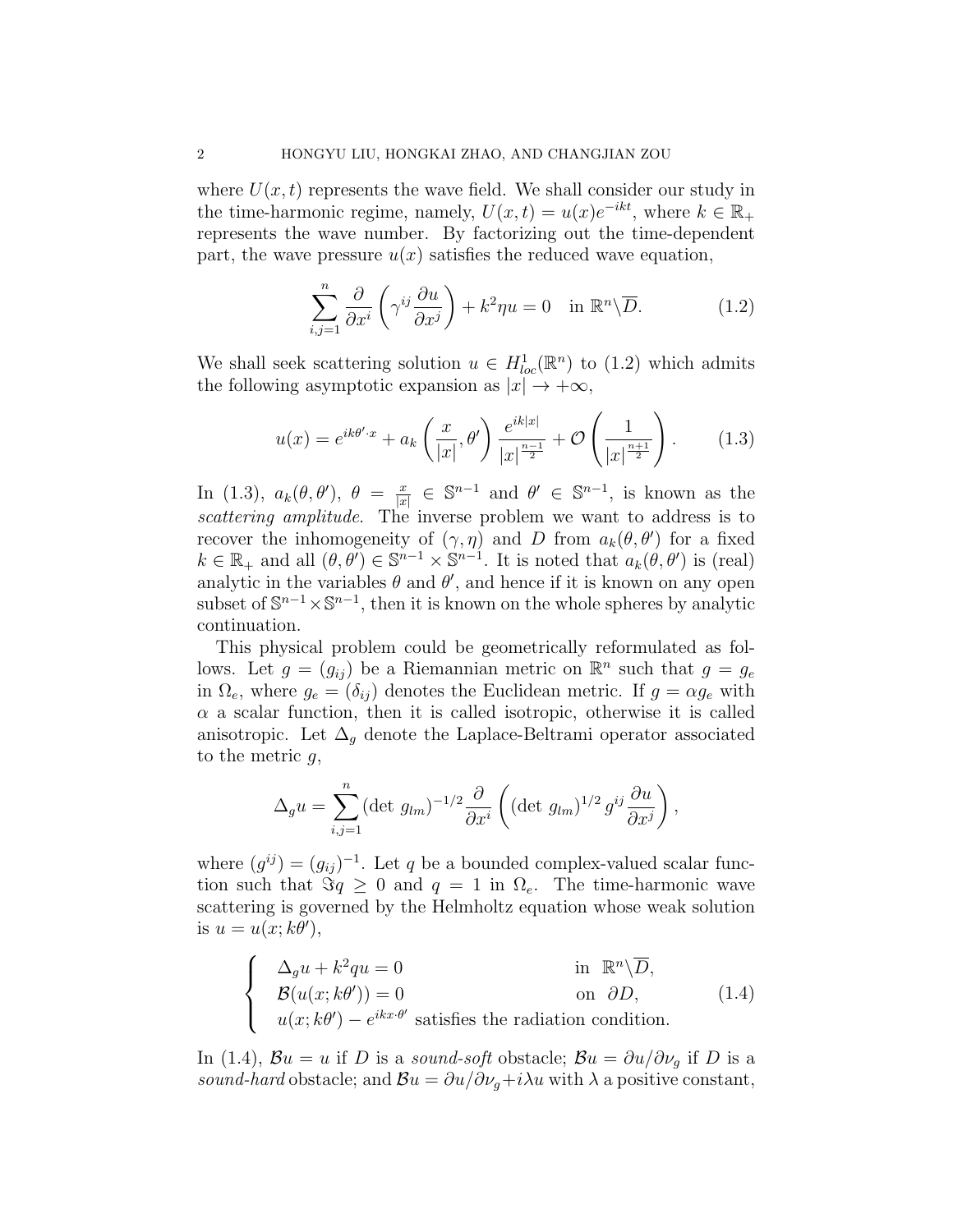if D is an impedance obstacle. Here and in the following,

$$
\frac{\partial u}{\partial \nu_g}(x):=\sum_{l,m}g^{lm}\frac{\partial u}{\partial x^l}\nu_m(x)\left(\sum_{p,r}g^{pr}(x)\nu_p(x)\nu_r(x)\right)^{-\frac{1}{2}},
$$

where  $\nu = (\nu_l)_{l=1}^n$  is the outward unit Euclidean normal vector to  $\partial D$ . The last statement in (1.4) means that if one lets  $u^s(x; k\theta') =$  $u(x; k\theta) - e^{ikx \cdot \theta'}$ , then

$$
\lim_{|x| \to +\infty} |x|^{\frac{n-1}{2}} \left( \frac{\partial u^s}{\partial |x|} (x; k\theta') - iku^s(x; k\theta') \right) = 0, \quad (1.5)
$$

which holds uniformly for every direction  $\theta = x/|x| \in \mathbb{S}^{n-1}$ . (1.5) is known as the Sommerfeld radiation condition, which guarantees the same asymptotic expansion  $(1.3)$  for u to  $(1.4)$ . We refer to  $[23, 28, 30]$ for the unique existence of an  $H_{loc}^1(D_e)$ -solution to the PDE system (1.4). (1.4) describes the acoustic scattering from an inhomogeneous medium  $(\Omega \cap D_e; \gamma^{ij}, \eta) := (\Omega \cap D_e; (\det g_{lm})^{1/2} g^{ij}, (\det g_{lm})^{1/2} q)$  together with an impenetrable obstacle  $D$ . In the following, we shall denote by  $M := \Omega \cap D_e$  the support of the inhomogeneity of the medium and write  $(M; g, q) \oplus D$  to denote a *complex scatterer* as described above. In the current study, we shall consider the inverse scattering problem of recovering a complex scatterer by its scattering amplitude at a fixed frequency  $k$ . It is noted that a complex scatterer could be very general, and it may happen that  $\Omega \cap D = \emptyset$  meaning the medium component and the obstacle component are separated; or it may happen that  $D \in \Omega$  meaning the obstacle component is embedded into the medium component; or it may happen that  $M \cap D = \emptyset$  and  $M \cap D \neq \emptyset$ meaning the medium component and obstacle component are attached to each other; or it may even happen that  $D = \emptyset$  or  $M = \emptyset$  meaning there is medium component only or obstacle component only for the underlying scattering object. The generality of a complex scatterer is of practical interest if little a priori information is available for the underlying scattering object. Before we proceed to discuss the uniqueness results obtained for the present study, some general remarks about related studies in the literature are in order.

Due to the transformation invariance of the wave equation, there are obstructions in determining a complex scatterer (cf. [9, 41] ). We first consider the case with  $D = \emptyset$ . Let  $\psi : \overline{M} \to \overline{M}$  be a diffeomorphism which is the identity on  $\partial M$ . Then one has that  $a_k(M; g, q) = a_k(M; \psi^*g, \psi^*q)$ . As usual  $\psi^*g$  denotes the pull back of the metric g by the diffeomorphism  $\psi$ . Hence, the best one can expect is to recover  $(M; q, q)$  in a gauge equivalence class up to a diffeomrophism.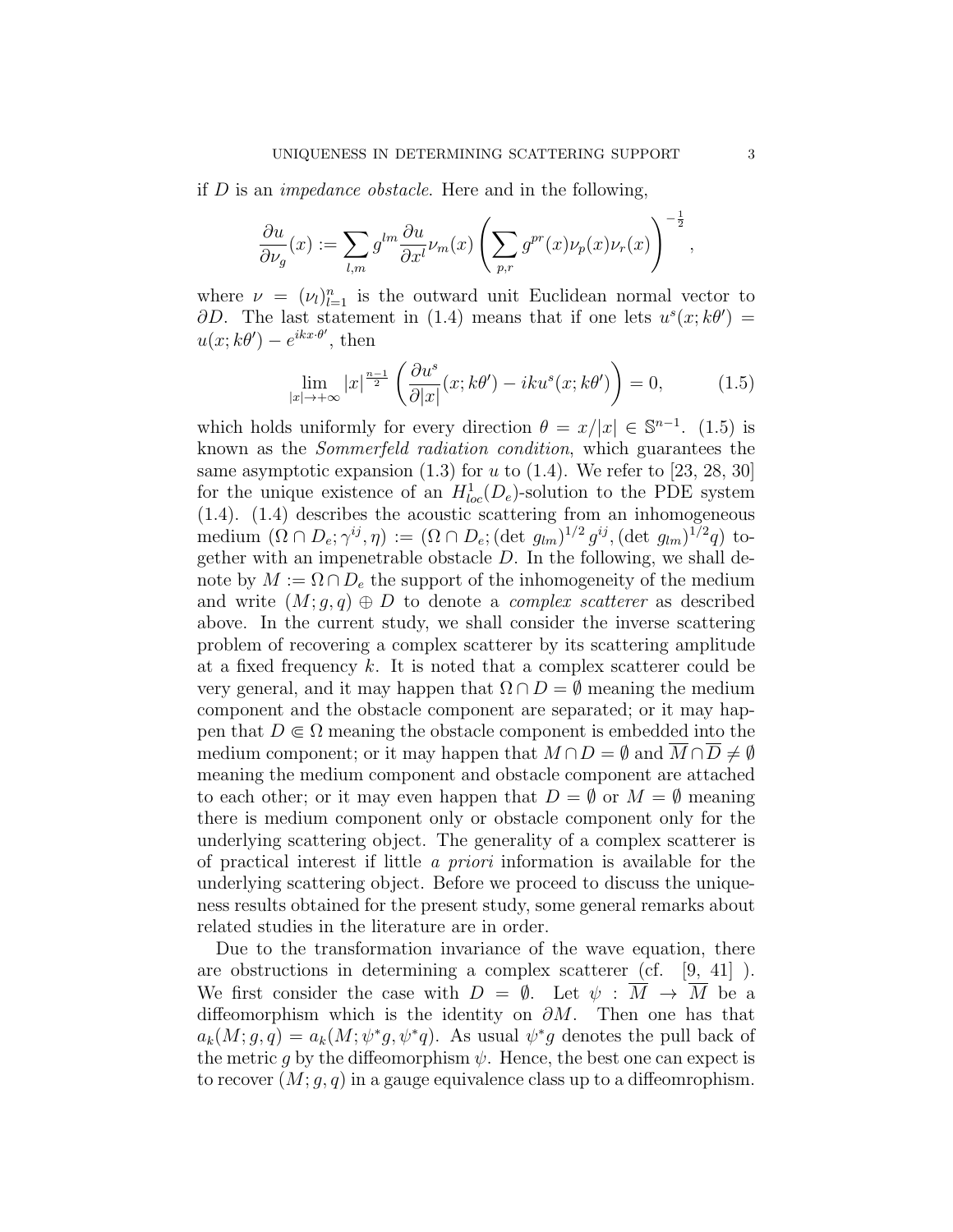There are extensive studies in the literature on the unique determination of q by knowing  $g$ ; see, [39, 38] for the Euclidean metric case, [29] for the case when the metric is conformal to the Euclidean metric, [6] for the general smooth metric case. Very little is known in recovering both g and q in a gauge equivalence class by the fixed frequency scattering amplitude. Nevertheless, we would like to mention that there are extensive studies on the inverse problem of determining g associated with  $\Delta_q$  only, i.e., without the low order perturbation term q; see [19, 20, 37]. If there is an obstacle presented, i.e.  $D \neq \emptyset$ , most of the studies are concerned with the practically interesting case that the obstacle is embedded into the medium, namely,  $D \in \Omega$ . If  $g = g_e$  and  $q = 1$ , the unique determination of D is established in [5, 17]; and if  $g = g_e$  and q is a known function, the uniqueness is established in  $|18|$ ; and for general known smooth q and q, the uniqueness is established in [36] in two dimensions, and in [33] in arbitrary dimensions. In all the aforementioned studies with  $D \neq \emptyset$ , the uniqueness results are established in determining D with the surrounding medium known in advance. In two dimensions, the uniqueness is established in [13] in determining an unknown q in  $\Omega \backslash \overline{D}$  (  $g = g_e$  is known) provided D is known to be a soundsoft obstacle. If  $g = g_e$  and q is assumed to a constant (unknown), the uniqueness is established in [26] in determining an unknown D. Very little is known in determining both unknown  $(\Omega\backslash\overline{D};g,q)$  and D by the fixed frequency scattering amplitude. For this inverse problem, we note that if  $\psi : \overline{\Omega} \backslash D \to \overline{\Omega} \backslash D$  is a diffeomorphism which is the identity on  $\partial\Omega$ , then one has  $a_k(g, q, D) = a_k(\psi^*g, \psi^*q, D)$ , and this is known as the virtual reshaping effect in [22]. Due to the gauge equivalence obstruction, the uniqueness established for an anisotropic medium up to a diffeomorphism could not be applied directly to the determination of the unknown in practice. Hence, there are a lot of studies on the qualitative determinations, namely, if  $g$  or  $q$  possesses singularities across a certain interface, one intends to locate such an interface. Particularly, the case with significant practical interests is that the interface is the one delimiting the inhomogeneity of a scatterer and the homogeneous background space. The corresponding inverse problem is also known as determining the scattering support. Uniqueness in determining the scattering support for an isotropic medium could be found in [14, 16, 18, 35], and for an anisotropic medium could be found in  $[11, 31, 34]$  by assuming that the metric g has discontinuity or non-smooth singularity. We refer to the [2, 4, 9, 15, 25, 41] for comprehensive surveys.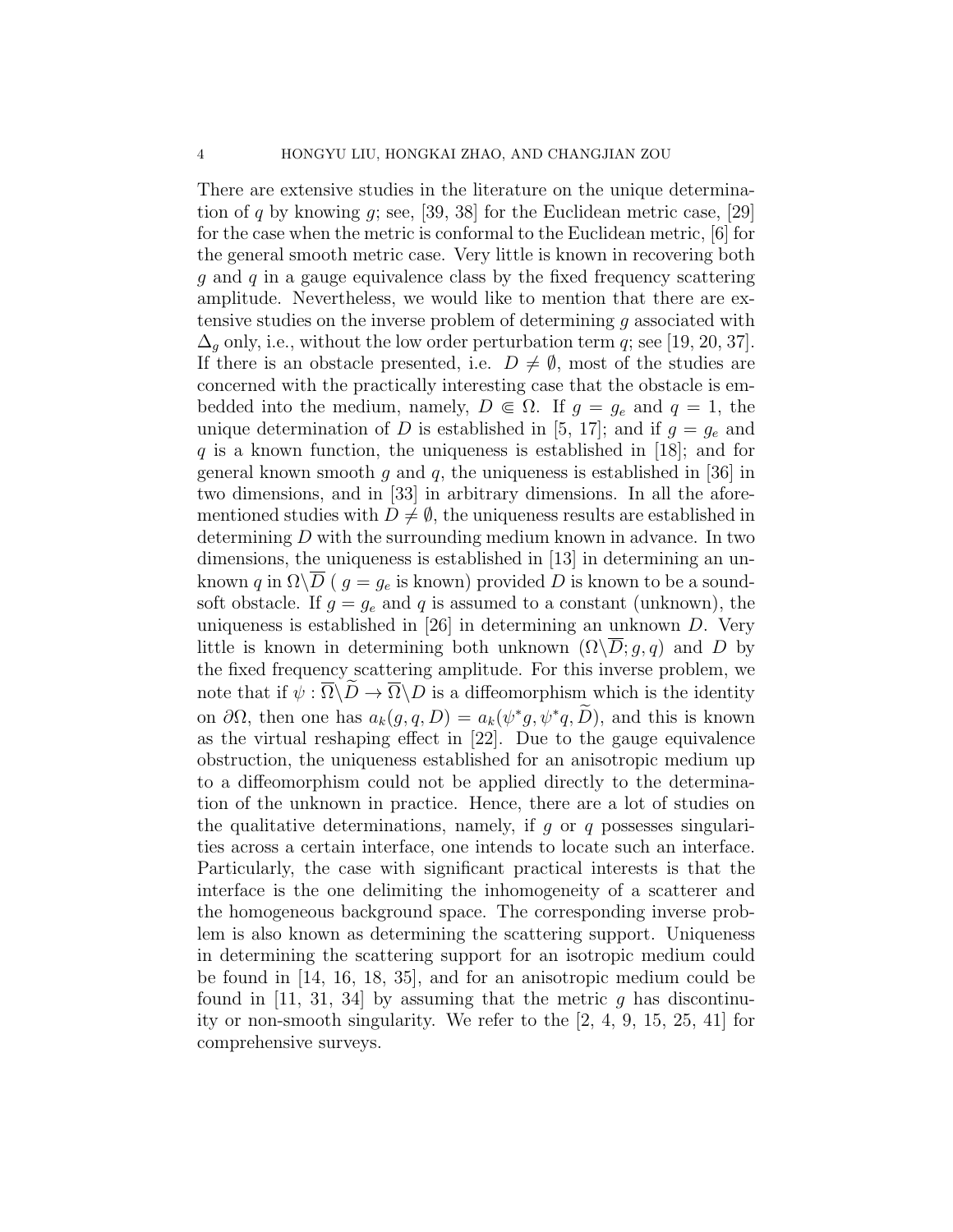In this paper, we shall establish the unique determination of the scattering support of a complex scatterer as described earlier, disregarding its contents, which is obviously of significant practical importance. There are two particular aspects of our study which are new to the literature. First, we consider the case that the metric  $q$  is smooth, whereas  $q$  has discontinuity. It turns out that the singularity in the lower term  $q$ is subtler to recover than the singularity in the metric term  $q$ . Indeed, we also consider the relatively simpler case of recovering singularity in the metric term for isotropic mediums. Second, our uniqueness arguments are reconstructive, that is, certain numerical reconstruction procedures could be directly adapted from the proofs. The technique in proving our uniqueness is based on the integral equation method and by making use of the singular point source with 2nd order singularity.

Finally, we would like to briefly mention some closely related research on invisibility cloaking, which is also one of the motivations of the current study. By taking advantage of the uniqueness obstruction due to a gauge transformation, one can devise some anisotropic medium which produces zero scattering amplitude, thus invisible to detections. That is, there exists  $(M; q, q)$ , such that  $a_k(M; q, q) = 0$ ; see, e.g., [8] for the 3D case and [27] for the 2D case. However, the material parameters are singular, and there are extensive studies on achieving non-singular approximate invisibility cloaking by implementing regularized materials  $(M; g<sub>\varepsilon</sub>, q<sub>\varepsilon</sub>)$ , see, e.g., [1, 7, 10, 21, 24]. However, we note that the aforementioned non-singular approximate cloaking materials parameters all possess non-smooth singularities across the outer boundary of the cloaking devices. Hence, our current uniqueness study indicate that it might be of practical importance to smooth out the cloaking material parameters at the outer boundary of a cloaking design.

### 2. Some results on the direct scattering problem

In this section, we present some results on the direct scattering problem (1.4), especially, the integral representation of the wave field. In order to ease our analysis and exposition, we shall only consider the case that the obstacle D is sound-soft, namely,  $\mathcal{B}u = u$  in (1.4). Moreover, throughout the rest of the paper, we shall assume that  $n = 3$ . But we emphasize that all the obtained results can be shown to hold equally for the case with more general obstacle components, as well as dimensions  $n = 2$ , by directly modifying our subsequent arguments.

Let

$$
\Phi(x, y) := \frac{1}{4\pi} \frac{e^{ik|x-y|}}{|x-y|}, \quad x, y \in \mathbb{R}^3, \ x \neq y,
$$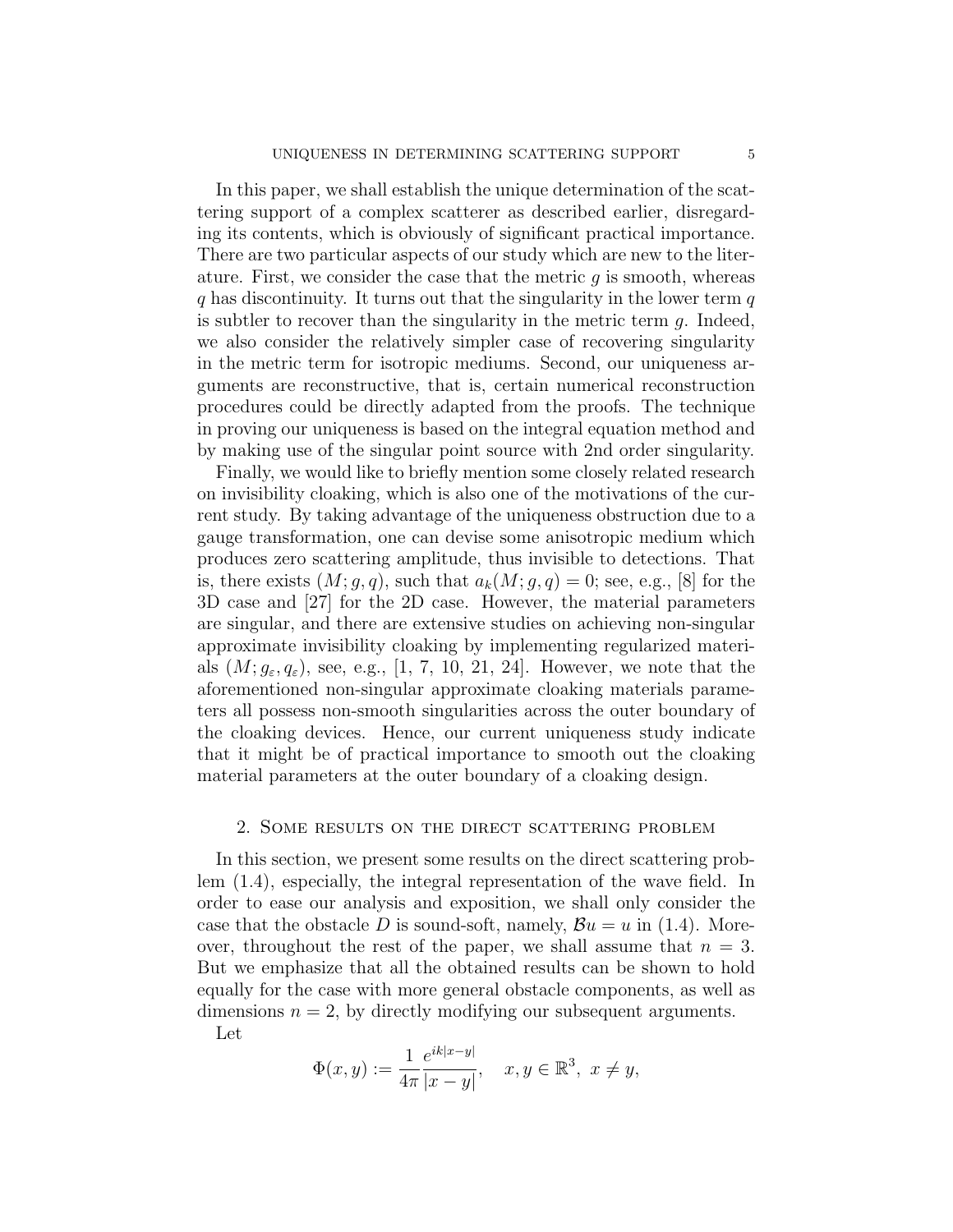be the fundamental solution to the differential operator  $-\Delta - k^2$  in the free space  $\mathbb{R}^3$ . Next, we give the Green's function for the anisotropic PDO  $\mathcal{L} := -\Delta_g - k^2$ , where  $k \in \mathbb{R}_+$  and, g is smooth in  $\mathbb{R}^3$  with  $g = g_e$ in  $\Omega_e$  (cf. [32]).

**Lemma 2.1.** There exists  $\Phi_g(x, y, k)$  satisfying

$$
(-\Delta_g - k^2) \Phi_g(x, y, k) = \delta(x - y), \quad x, y \in \mathbb{R}^3,
$$
  

$$
\lim_{|x| \to +\infty} |x| \left( \frac{\partial}{\partial |x|} \Phi_g(x, y, k) - ik \Phi_g(x, y, k) \right) = 0.
$$

Moreover,  $\Phi_g(x, y)$  has a singularity of order 1 at  $x = y$  and in a small open neighborhood of y,

$$
\Phi_g(x, y) \sim C_1(x) d_g(x, y)^{-1} + C_2(x) d_g(x, y) + \cdots, \qquad (2.1)
$$

and

$$
\nabla_x \Phi_g(x, y) \sim C_1'(x) d_g(x, y)^{-2} V_{x, y} + C_2'(x) d_g(x, y)^{-1} V_{x, y} + \cdots, \quad (2.2)
$$

where  $\sim$  indicates equality modulo  $C^{\infty}$ ,  $C_j(x)$  and  $C'_j(x)$  are smooth for all  $j \in \mathbb{N}$ , and  $C_1(x)$ ,  $C'_1(x)$  are not vanishing. In (2.1) and (2.2),  $d_q(x, y)$  is the Riemannian distance function and  $V(x, y)$  is the unit vector at y in the direction of the geodesic from x to y.

We introduce the single- and double-layer potential operators, defined as follows,

$$
SL_g\psi(x) := \int_{\partial D} \Phi_g(x, y)\psi(y) \, ds_y, \qquad x \in \mathbb{R}^3 \backslash \partial D, \tag{2.3}
$$

$$
DL_g\psi(x) := \int_{\partial D} \frac{\partial \Phi_g(x, y)}{\partial \nu_g(y)} \psi(y) \ ds_y, \qquad x \in \mathbb{R}^3 \backslash \partial D,
$$
 (2.4)

where  $\nu_g$  is the outward unit normal vector to  $\partial D$  under the metric g. We also introduce the following volume potential operator,

$$
V_{g,q}\psi(x) := k^2 \int_M \Phi_g(x,y)(1-q(y))\psi(y)dy.
$$
 (2.5)

We refer to  $\left[3, 12, 28, 32, 40\right]$  for the mapping and jumping properties of the layer potential operators introduced above. For the existence of solutions to the direct scattering problem, we have the following theorem whose proof follows from a similar argument to that for Theorem 2.2 in [18]. For the readers' convenience, we include it in the following.

**Theorem 2.2.** Suppose that g is smooth in  $\mathbb{R}^3$  with  $g = g_e$  in  $\Omega_e$ , and  $q \in L^{\infty}(D_e)$  with  $q = 1$  in  $\Omega_e$ . Then  $u(x) \in H^1_{loc}(\mathbb{R}^3 \setminus \overline{D}) \cap C(\mathbb{R}^3 \setminus D)$  is a solution of  $(1.4)$  if  $u(x)|_{\overline{M}}$  is given by

$$
u(x) = r(x) - V_{g,q}u(x) + (DL_g + ikSL_g)\psi(x) \quad x \in \overline{M}.
$$
 (2.6)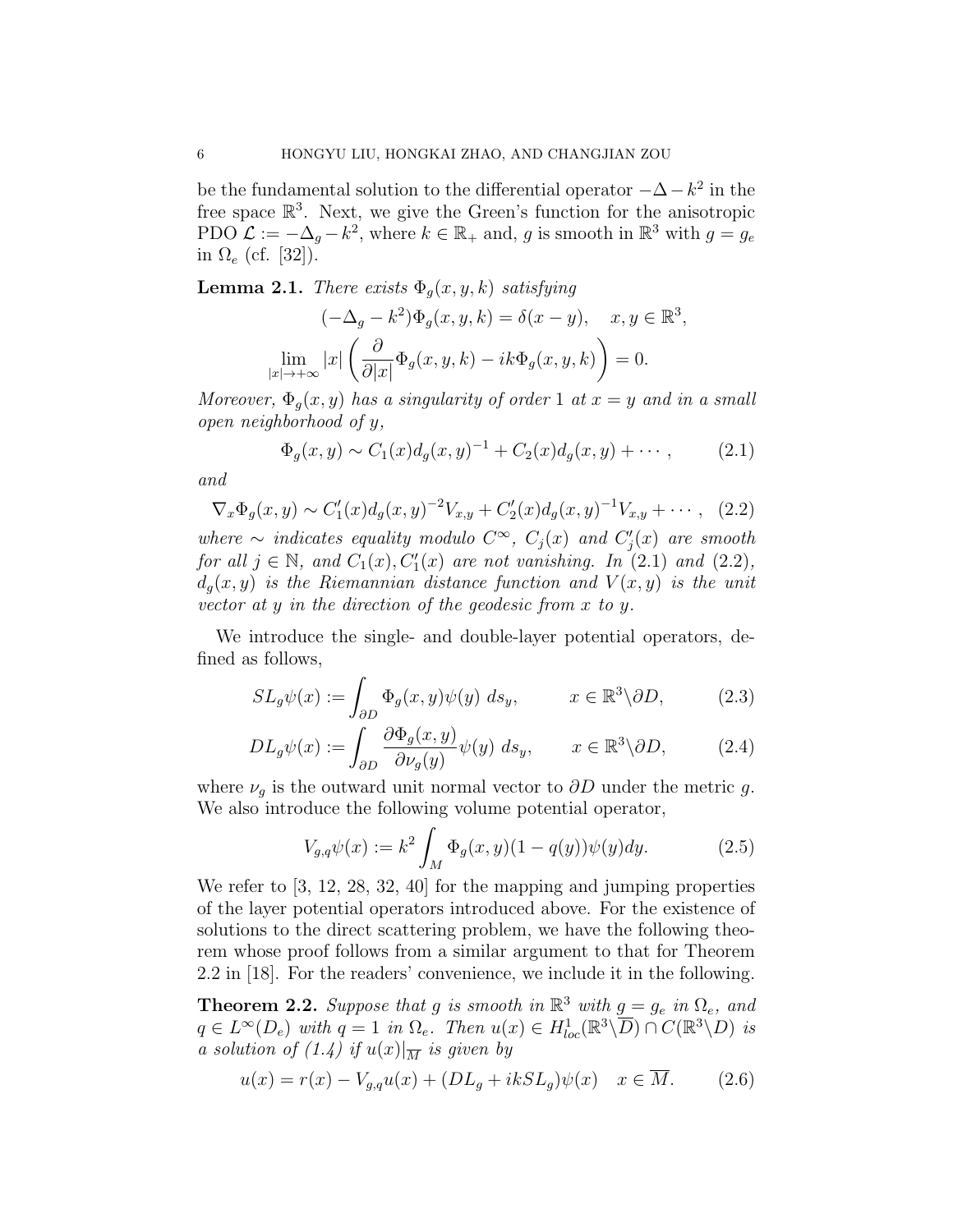In (2.6), 
$$
\psi(x) \in C(\partial D)
$$
 satisfies  
\n
$$
\psi(x) = t(x) + 2\mathcal{T}V_{g,q}u(x) - 2(\mathcal{T}DL_g + ik\mathcal{T}SL_g)\psi(x) \quad x \in \partial D.
$$
\n(2.7)

In (2.6) and (2.7),  $r(x) = -1$ M  $(u^{i}(y)\Delta_{g}\Phi_{g}(x, y) - \Delta_{g}u^{i}(y)\Phi_{g}(x, y))dy$ with  $u^{i}(x) = e^{ikx \cdot \theta'}$  and  $t(x) = -2\mathcal{T}r(x)$ , where  $\mathcal{T}$  is the one-sided trace operator when one approaches  $\partial D$  from  $D_e$ . Moreover, we have

- i) The system  $(2.6)-(2.7)$  of integral equations is uniquely solvable in  $C(\overline{M}) \times C(\partial D)$  for  $(r, t) \in C(\overline{M}) \times C(\partial D)$  and depends continuously on r and t.
- ii) The system  $(2.6)$ - $(2.7)$  of integral equations is uniquely solvable in  $L^2(M) \times C(\partial D)$  for  $(r, t) \in L^2(M) \times C(\partial D)$  and depends continuously on r and t.

Proof. First, by Lemma 2.4 of [33], we know that the system (1.4) admits at most one solution. Let  $(u, \psi) \in C(\overline{M}) \times C(\partial D)$  be a pair of solutions to (2.6) and (2.7) with  $r(x) = -1$ M  $(u^{i}(y)\Delta_{g}\Phi_{g}(x, y) \Delta_g u^i(y)\Phi_g(x, y)$  and  $t(x) = -2\mathcal{T}r(x)$ . Using the mapping properties of  $V_{g,q}$ ,  $SL_g$  and  $DL_g$ , we know that  $u \in C^{2,\alpha}(\overline{M})$  and if  $x \in M$ ,

$$
r(x) = u^{i}(x) + \int_{M} \Phi_{g}(x, y)(\Delta_{g} + k^{2})u^{i}(y)dy.
$$

Hence, we have

$$
(\Delta_g + k^2)u(x) = (\Delta_g + k^2)u^i(x) + (\Delta_g + k^2) \int_M \Phi_g(x, y)(\Delta_g + k^2)u^i(y)dy
$$
  

$$
- (\Delta_g + k^2)V_{g,q}u(x)
$$
  

$$
= (\Delta_g + k^2)u^i(x) - (\Delta_g + k^2)u^i(x) + k^2(1 - q(x))u(x),
$$

which readily gives

$$
\Delta_g u(x) + k^2 q(x) u(x) = 0, \quad x \in M.
$$

Extending u into  $D_e$  by solving (2.6), it is easy to verify that  $\Delta u(x)$  +  $k^2u(x) = 0$  for  $x \in \Omega_e \cap D_e$ . From the jumping properties of the single and double layer potential operators, one has  $u(x) = 0$  for  $x \in \partial D$ . Furthermore,  $u(x) - u^{i}(x)$  satisfies the radiation condition since the fundamental solution  $\Phi_q$  satisfies the radiation condition. This proves the first part of Thoerem 2.2.

Next, we reformulate the system  $(2.6)-(2.7)$  as follows

$$
\begin{bmatrix} I & -DL_g \ 0 & I \end{bmatrix} \begin{bmatrix} u \\ \psi \end{bmatrix} + \begin{bmatrix} V_{g,q} & -ikSL_g \\ -2\mathcal{T}V_{g,q} & 2(\mathcal{T}DL_g + ik\mathcal{T}SL_g) \end{bmatrix} \begin{bmatrix} u \\ \psi \end{bmatrix} = \begin{bmatrix} r \\ t \end{bmatrix}.
$$
 (2.8)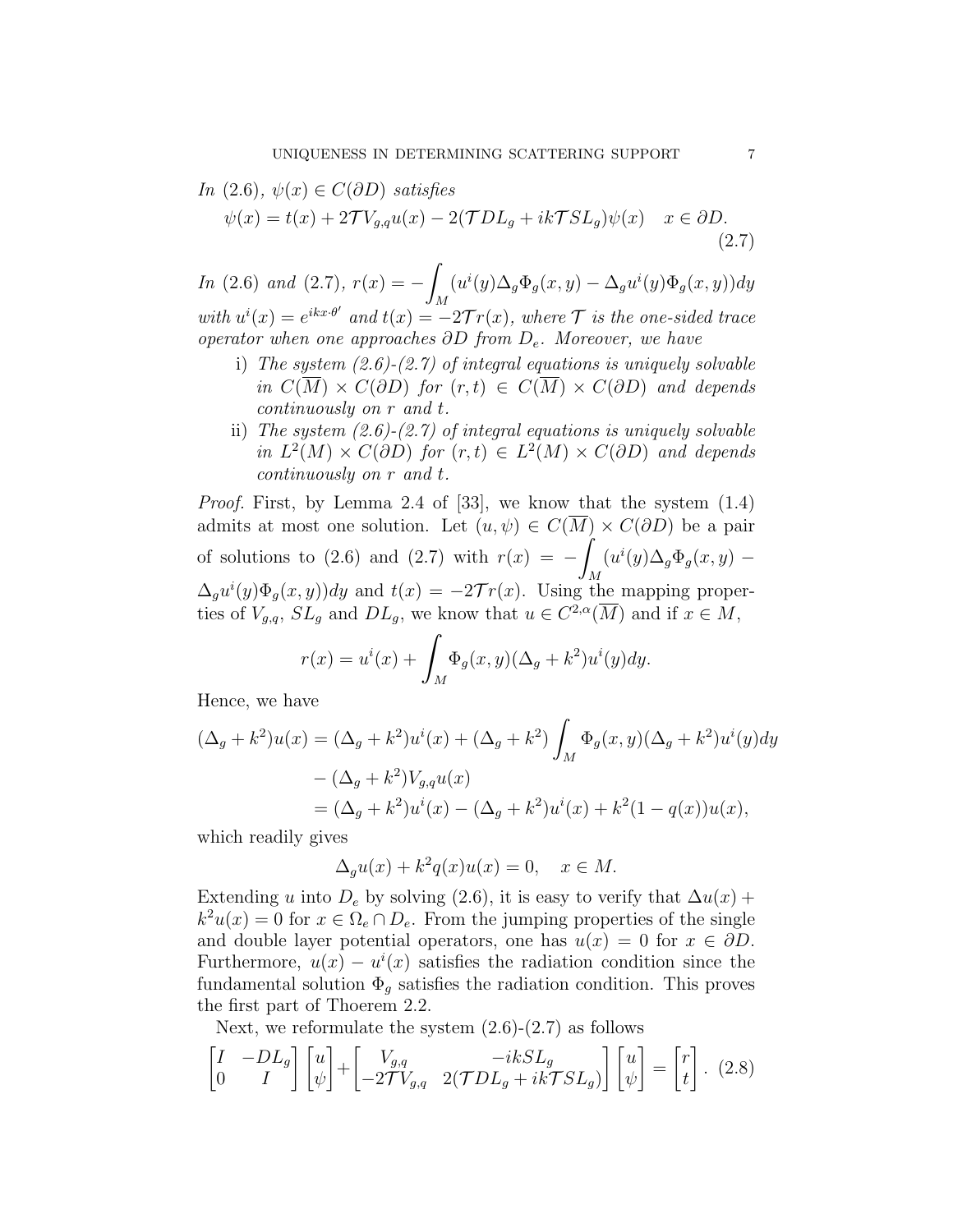We consider (2.8) in the product spaces  $C(\overline{M}) \times C(\partial D)$  and  $L^2(M) \times$  $C(\partial D)$ , respectively, with their canonical norms. In both spaces, the system is of Fredholm type since

$$
\begin{bmatrix} I & -DL_g \\ 0 & I \end{bmatrix}^{-1} = \begin{bmatrix} I & DL_g \\ 0 & I \end{bmatrix}
$$

and all entries of

$$
\begin{bmatrix} V_{g,q} & -ikSL_g \\ -2 {\cal T} V_{g,q} & 2 ({\cal T} D L_g + ik {\cal T} S L_g) \end{bmatrix}
$$

are compact operators. Hence, it sufficies for us to study the uniqueness of the solution to the system  $(2.6)-(2.7)$  in  $L^2(M) \times C(\partial D)$ . Let  $(u, \psi)$ be a solution for  $r = 0$  and  $t = 0$ . We know  $u \in C(M)$  from the mapping property of  $V_{g,q}$ . From the first part of the present proof, we further know that u solves the scattering problem (1.4) for  $u^i = 0$ . Therefore, we have  $u = 0$  for  $x \in D_e$  from the uniqueness result. Hence,  $0 = u = (DL_q + ikSL_q)\psi$  in  $D_e$ . The jumping properties of the layer potential operators then imply that  $\frac{1}{2}\psi + (DL_g + ikSL_g)\psi = 0$  on  $\partial\Omega$ . Now we define the function  $v$  by

$$
v(x) := \int_{\partial D} \left[ \frac{\partial}{\partial \nu(y)} \Phi_g(x, y) + ik \Phi_g(x, y) \right] \psi(y) ds(y). \tag{2.9}
$$

We have  $v = 0$  for  $x \in D_e$ . By using the jumping properties again,

$$
-v^- = v^+ - v^- = \psi, \quad -\frac{\partial v^-}{\partial \nu} = \frac{\partial v^+}{\partial \nu} - \frac{\partial v^-}{\partial \nu} = -2ik\psi \tag{2.10}
$$

By eliminating  $\psi$ , we have that  $\frac{\partial v^-}{\partial \nu} + ikv^- = 0$  on  $\partial D$ . By Green's theorem, we have  $v = 0$  in  $\Omega$  which readily implies  $\psi = 0$ . The proof is complete.  $\Box$ 

#### 3. Recovering the support of a complex scatterer

In this section, we shall establish the uniqueness in determining the scattering support of a complex scatterer disregarding its contents provided there is singularity attached to  $q$ . Throughout the present section, we assume that  $g \in C^{\infty}(\mathbb{R}^n)$ , whereas there exists an open neighborhood of  $\partial\Omega$ ,  $neigh(\partial\Omega) \in \Omega$ , and a positive constant  $\epsilon_0 \in \mathbb{R}_+$  such that

$$
|q(x) - 1| \ge \epsilon_0 \quad \text{for a.e. } x \in \text{neigh}(\partial \Omega). \tag{3.1}
$$

Next, we introduce a more singular point source than  $\Phi(x, y)$  which is given for every fixed  $x_0 \in \mathbb{R}^3$  by

$$
\Psi(y, x_0) = h_1^{(1)}(k\rho) P_1(\cos(\varphi)), \tag{3.2}
$$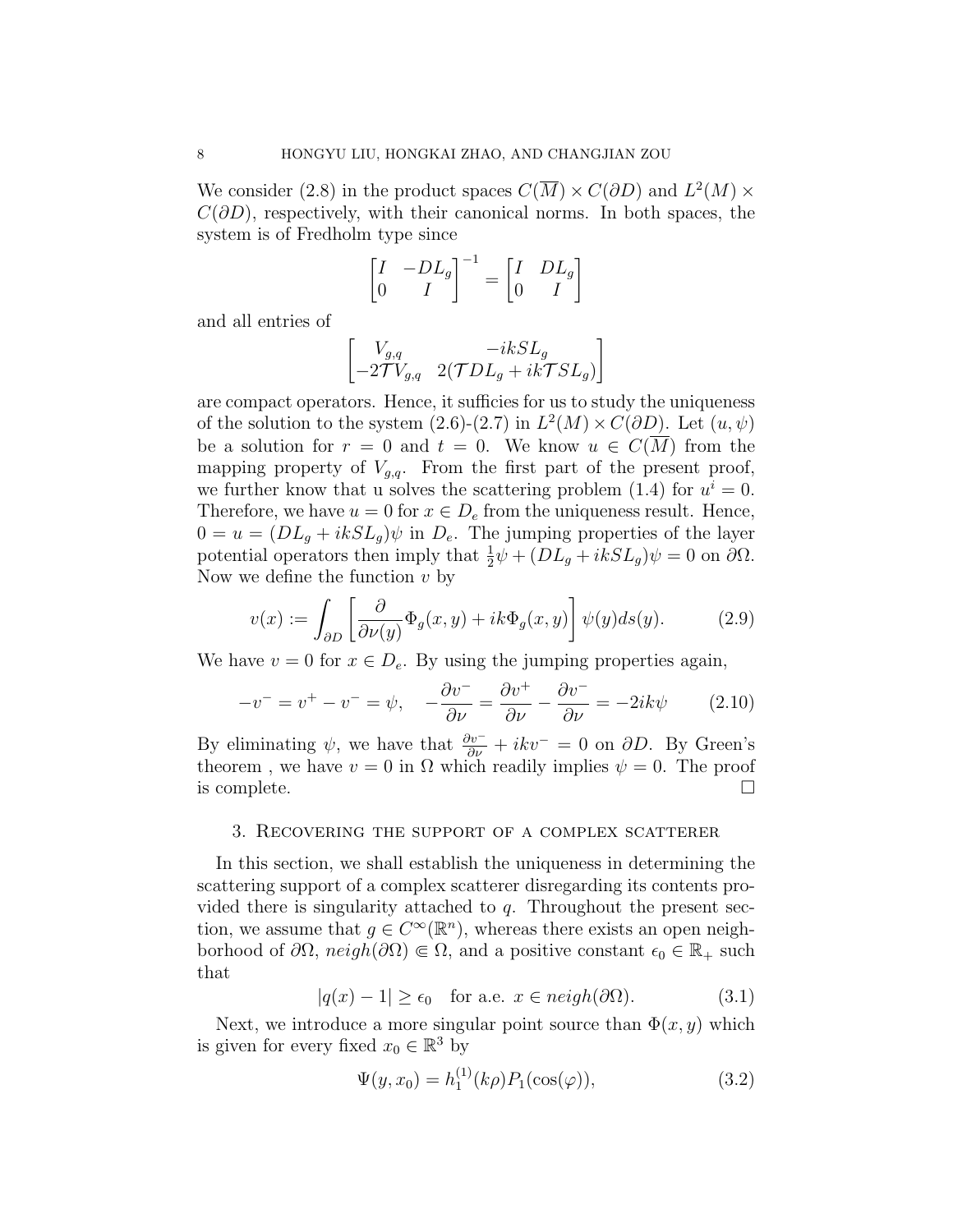where  $h_1^{(1)}$  $_1^{(1)}$  is the spherical Hankel function of the first kind of order one and  $P_1$  is the Legendre polynomial of order one, and  $(\rho, \phi, \varphi)$  is the spherical coordinate of  $y - x_0$ .  $\Psi(y, x)$  is known as the spherical wave function and we refer to [3] for related background. It is noted that  $\Psi(y, x_0)$  has a quadratic singularity only at the point  $y = x_0$ which comes from that of the spherical Hankel function; that is,  $(y (x_0)^2 \Psi(y, x_0)$  is smooth in  $\mathbb{R}^3$ . For the subsequent use, we first present an approximation property of point sources by linear combination of plane waves.

**Lemma 3.1.** Let  $E \subset \mathbb{R}^3$  be a compact set and  $x_0 \in \mathbb{R}^3 \backslash E$  be fixed. Then there exist sequences  $v_n(y)$  and  $\omega_n(y)$  in the span of plane waves

$$
\mathcal{E} := \text{Span}\{e^{iky \cdot \theta} : \theta \in \mathbb{S}^2\}
$$

such that

$$
||v_n - \Phi(\cdot, x_0)||_{C^1(E)} \to 0 \quad as \quad n \to \infty. \tag{3.3}
$$

and

$$
\|\omega_n - \Psi(\cdot, x_0)\|_{C^1(E)} \to 0 \quad \text{as } n \to \infty. \tag{3.4}
$$

*Proof.* This follows from Lemma 3.2 in [3] by noting that  $\Phi(\cdot, x_0)$  and  $\Psi(\cdot, x_0)$  are (real) analytic solutions of the Helmholtz equation in any domain that does not contain  $x_0$ . See also Lemma 5 in [35].

# Theorem 3.2. Let

$$
\Sigma = (M; g, q) \oplus D
$$

be a complex scatterer with a medium  $(q, q)$  supported in M and an obstacle D, and let  $\mathbf{G} = \mathbb{R}^3 \setminus (M \cup D)$ . Then  $\mathbf{G}$  is uniquely determined by the corresponding scattering amplitude  $a_k(\theta, \theta')$  with  $\theta, \theta' \in \mathbb{S}^2$  and a fixed  $k \in \mathbb{R}_+$ .

Proof. We shall prove the theorem by contradiction. Let

$$
\widetilde{\Sigma}=(\widetilde{M};\widetilde{g},\widetilde{q})\oplus \widetilde{D}
$$

be a complex scatterer with the corresponding scattering amplitude  $\widetilde{a}_k(\theta, \theta')$  and support  $\widetilde{G} := \mathbb{R}^3 \setminus (\widetilde{M} \cup \widetilde{D})$  such that

$$
\widetilde{\mathbf{G}} \neq \mathbf{G}
$$
 and  $a_k(\theta, \theta') = \widetilde{a}_k(\theta, \theta').$  (3.5)

In the sequel, we let  $\Lambda$  be the (unique) unbounded connected component of  $\mathbb{R}^3 \setminus \Sigma \cup \widetilde{\Sigma}$ . We denote by  $u^s(x)$  and  $\widetilde{u}^s(x)$ , respectively, the scattered wave fields corresponding to  $\Sigma$  and  $\Sigma$  for  $x \notin \Sigma$  and  $x \notin \Sigma$  respectively. By the Rellich uniqueness theorem (cf. [33]), we know from (3.5) that  $u^s(x) = \tilde{u}^s(x)$  for all  $x \in \Lambda$  and all  $\theta' \in \mathbb{S}^2$ . Since  $\mathbf{G} \neq \tilde{\mathbf{G}}$ <br>and both are connected it is easily seen that either  $(\mathbb{R}^3 \setminus \overline{\Lambda}) \setminus \mathbf{C} \neq \emptyset$  or and both are connected, it is easily seen that either  $(\mathbb{R}^3 \setminus \overline{\Lambda}) \setminus \mathbf{G} \neq \emptyset$  or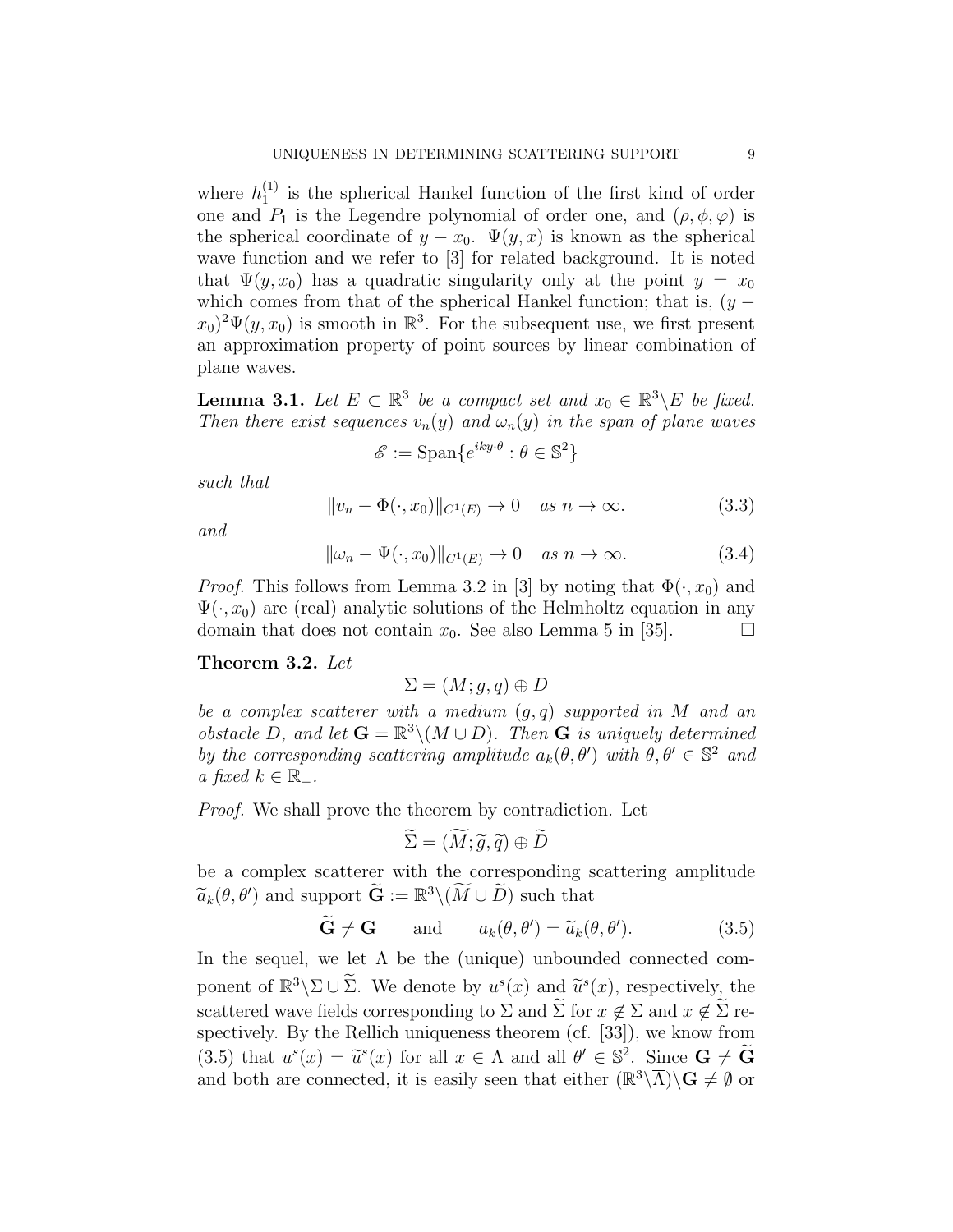$(\mathbb{R}^3\setminus\overline{\Lambda})\setminus\widetilde{G}\neq\emptyset$ . Without loss of generality, we assume the former case and set  $\Lambda^* = (\mathbb{R}^3 \backslash \overline{\Lambda}) \backslash \mathbf{G} \neq \emptyset$ . It is obvious that

$$
\partial \Lambda^* \subset \partial \Lambda \cup \partial \mathbf{G} \subset \partial \widetilde{\mathbf{G}} \cup \partial \mathbf{G} \quad \text{and} \quad \partial \Lambda^* \backslash \partial \mathbf{G} \neq \emptyset.
$$

We also note the fact that  $\partial \tilde{G} \subset \partial M \cup \partial \tilde{D}$ . Let  $z_0 \in \partial \Lambda^* \backslash \partial G \subset (\partial M \cup \tilde{C})$  $\partial D\setminus\partial\mathbf{G}$ . We next distinguish two cases that  $z_0 \in (\partial D\setminus\partial\mathbf{G})\cap\partial\Lambda^*$  and  $z_0 \in (\partial M \backslash \partial \mathbf{G}) \cap \partial \Lambda^*$ . In the following, we fix  $\rho_0 > 0$  be sufficiently large such that  $\Sigma \cup \Sigma \subset B_{\rho_0}(0)$ , where and in the following  $B_r(x)$  denote a ball centered at x with radius r. Let  $\mathbf{G}_{\rho_0}$  and  $\mathbf{G}_{\rho_0}$ , respectively, denote  $D_e \cap B_{\rho_0}(0)$  and  $D_e \cap B_{\rho_0}(0)$ .

Case 1.  $z_0 \in (\partial \tilde{D} \backslash \partial \mathbf{G}) \cap \partial \Lambda^*$ . Let  $\tau_0 > 0$  be sufficiently small such that  $B_{\tau_0}(z_0) \subset \mathbf{G}$  and  $B_{\tau_0}(z_0) \cap M = \emptyset$ . Set  $S := \partial D \cap B_{\tau_0}(z_0)$ and without loss of generality we assume that  $S \subset \partial \widetilde{D} \cap \partial \Lambda$ . Obviously,  $B_{\tau_0}(z_0)$  is divided by S into two parts and we denote by  $B_{\tau_0}^+$ the one contained in  $\Lambda$ . We now consider the two scattering problems corresponding to  $\Sigma$  and  $\Sigma$  with the incident field  $u^{i}(x)$  being a point source  $\Psi(x, z)$  for  $z \in B_{\tau_0}^+$  and, let  $w^s(x, z)$  and  $\widetilde{w}^s(x, z)$  denote, respectively the scattered wave fields. Since the scattered wave coincide in tively, the scattered wave fields. Since the scattered wave coincide in Λ for all plane waves, by Lemma 3.1, it is straightforward to show that  $w^{s}(x, z) = \widetilde{w}^{s}(x, z)$  for  $x \in \Lambda$  and  $z \in B_{\tau_{0}}^{+}$ . Next, it is observed that  $\Psi(x, z)$  with  $z \in B_{\tau_0}^+$  is smooth for  $x \in \overline{M}$  and it is directly verified that  $\|\Psi(\cdot, z)\|_{C^1(M)} \leq C$  for all  $z \in B^+_{\tau_0}$ . From the well-posedness of the forward scattering problem, we see  $||w^{s}(\cdot,z)||_{C(\mathbf{G}_{\rho_0})} \leq C$  with C a constant independent of z.

Next, we choose  $h > 0$  such that the sequence

$$
z_n := z_0 + \frac{h}{n}\nu(z_0), \quad n = 1, 2, \dots
$$
 (3.6)

is contained in  $B_{\tau_0}^+$ , where  $\nu(z_0)$  is the outward unit normal vector to  $\partial \overline{D}$  at  $z_0$ . By our earlier discussion,  $|w^s(z_0, z_n)| \leq C$  uniformly for  $n \in \mathbb{N}$ . On the other hand, by using the Dirichlet boundary condition of  $\widetilde{w}^s$  on  $\partial \widetilde{D}$ , we have

$$
|ws(z0, zn)| = |\widetilde{w}s(z0, zn)| = |-\Psi(z0, zn)| \to \infty \text{ as } n \to \infty.
$$
 (3.7)

We obviously have a contradiction.

Case 2.  $z_0 \in (\partial M \backslash \partial \mathbf{G}) \cap \partial \Lambda^*$ . Similar to Case 1, we let  $B_{\tau_0(z_0)}$  be a sufficiently small ball such that  $B_{\tau_0}(z_0) \subset \mathbf{G}$  and  $B_{\tau_0}(x_0) \cap D = \emptyset$ . Moreover, let  $S := \partial M \cap B_{\tau_0}(z_0)$  which is assumed to lie entirely on  $\partial \Lambda$ , and let  $B_{\tau_0}^+$  denote the part of  $B_{\tau_0}(z_0)$  contained in  $\Lambda$ . By a completely similar argument as that for Case 1, we know  $|w^{s}(\cdot,z)|_{C(\mathbf{G}_{\rho_0})} \leq C$  for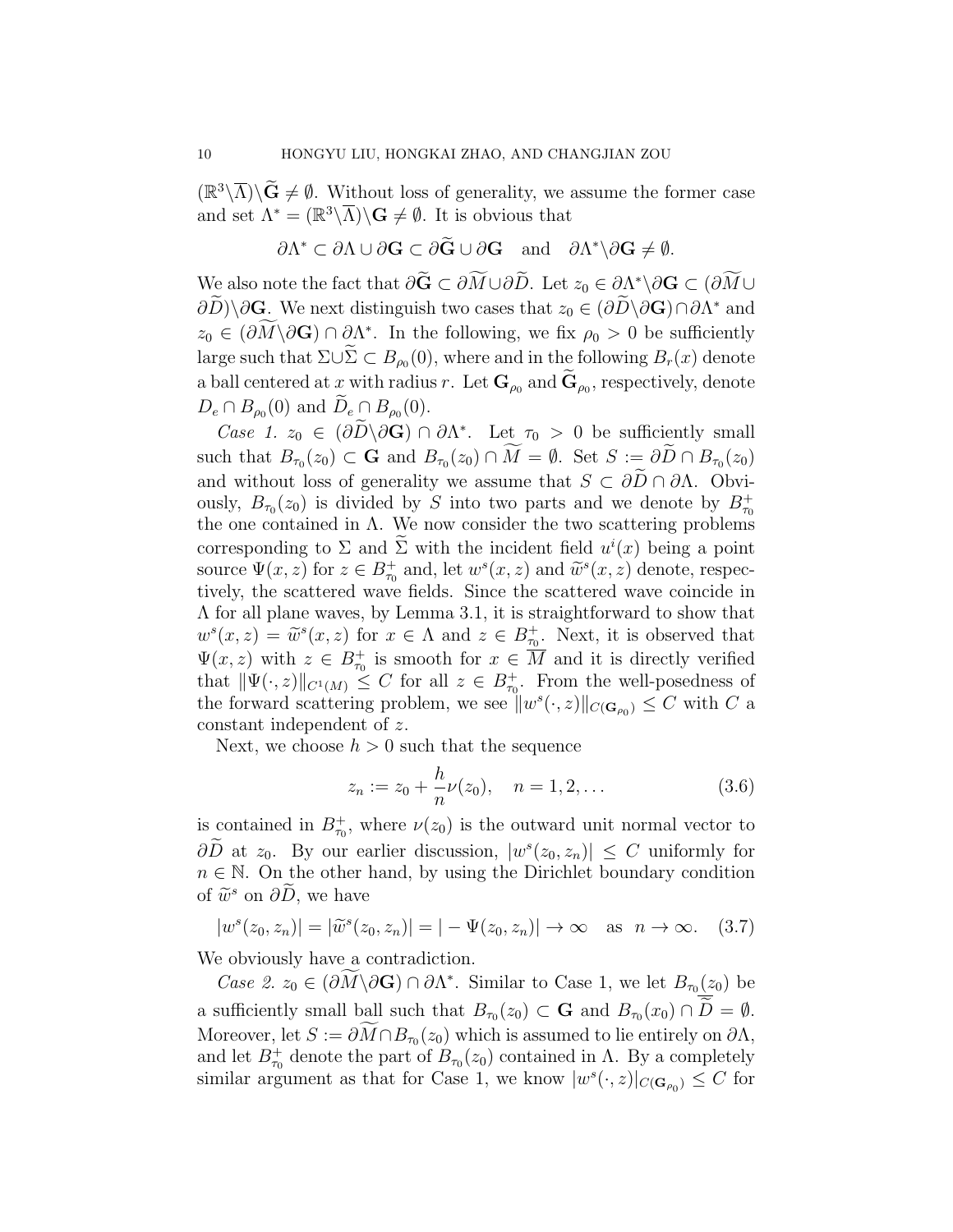$x \in B_{\tau_0}^+$ , and we shall derive a contradiction by showing that  $\widetilde{w}^s(x, z)$ <br>royals singular behavior near  $z_0$ . To this and let  $z_0$ ,  $x = 1, 2$ , be the reveals singular behavior near  $z_0$ . To this end, let  $z_n$ ,  $n = 1, 2, \ldots$  be the sequence given in (3.6) with  $\nu(z_0)$  the outward unit normal vector to  $\partial M$  at  $z_0$  for the present case. By Lemma 2.1,  $\Phi_q(x, z)$  has the singular order 1 at  $x = z$ . So similar to Lemma 4 in [35], we observe that  $V_{\tilde{g}, \tilde{q}} \Psi(x, z_n) \leq C/|x - z_n|$ . Hence  $||V_{\tilde{g}, \tilde{q}} \Psi(\cdot, z_n)||_{L^2(\mathbf{G}_{\rho_0})} \leq C$  uniformly for  $n \in \mathbb{N}$ . Moreover, noting  $z_n$ 's are contained in  $B_{\tau_0}^+$  which is away from  $\overline{\widetilde{D}}$ ,  $\|\Psi(\cdot, z_n) + \mathcal{T}V_{\widetilde{g},\widetilde{q}}\Psi(\cdot, z_n)\|_{C(\partial \widetilde{D})} \leq C$ . By Theorem 2.2, ii), we see  $\|\widetilde{w}^s(\cdot, z_n)\|_{L^2(\widetilde{M})} \leq C$  and  $\|\psi(\cdot, z_n)\|_{C(\partial \widetilde{D})} \leq C$ , where  $\psi(\cdot, z_n)$  is the density function in (2.7) corresponding to the incident waves  $\Psi(\cdot, z_n)$ . Next, using the mapping properties that  $V_{\tilde{g},\tilde{q}}$  maps  $L^2(M)$  continuously into  $C(\mathbf{G}_{\rho_0})$ , and  $SL_{\widetilde{g}}$  and  $DL_{\widetilde{g}}$  maps  $C(\partial D)$  continuously into  $C(\mathbf{G}_{\rho_0})$ (cf. [3]), we see  $|V_{\tilde{g},\tilde{q}}\tilde{w}^s(z_0,z_n)| \leq C$  and  $|(\text{DL}_{\tilde{g}}+ik\text{SL}_{\tilde{g}})\psi(z_0,z_n)| \leq C$ <br>uniformly for  $n \in \mathbb{N}$ uniformly for  $n \in \mathbb{N}$ .

By the notation in Theorem 2.2,

$$
r(x,z) = \Psi(x,z) + \int_{\widetilde{M}} \Phi_g(x,y) (\Delta_g - \Delta) \Psi(y,z) dy.
$$
 (3.8)

We note that

$$
(\Delta_g - \Delta)\Psi(y, z) = \nabla \cdot (g^{-1} - I)\nabla\Psi(y, z) + \frac{1}{\sqrt{\det g}} (\nabla \sqrt{\det g}) \cdot (g^{-1} \nabla\Psi(y, z)).
$$
\n(3.9)

Since  $g \in C^{\infty}(\mathbb{R}^3)$  and  $g = g_e$  in  $\widetilde{\Omega}_e$ , there exists an open neighborhood of  $\partial\Omega$ ,  $neigh(\partial\Omega) \in \Omega$ , such that for any  $m \in \mathbb{N}$ 

$$
g_{ij}(x) = \delta_{ij} + (d(x, \partial \tilde{\Omega}))^m (P_m)_{ij}(x), \quad x \in \text{neigh}(\partial \tilde{\Omega}), \tag{3.10}
$$

where  $d(x, \partial \Omega)$  is the distance from x to  $\partial \Omega$ , and  $P_m$  is a matrix-valued function with smooth entries. By  $(3.8)$ – $(3.10)$ , it is readily seen that the volume integral term in  $r(x, z)$  is smooth and uniformly bounded (independent of z) in  $\mathbf{G}_{\rho_0}$  since the singularity of  $\nabla \Psi(y, z)$  could be canceled.

On the other hand, similar to Lemma 3 in [35], we could prove that

$$
|V_{\tilde{g},\tilde{q}}\Psi(z_0,z_n)| \to \infty \quad \text{as} \quad n \to \infty. \tag{3.11}
$$

Hence, by the integral equation given in (2.6),

$$
|\widetilde{w}^s(z_0, z_n)| \ge |V_{\widetilde{g},\widetilde{q}}\Psi(z_0, z_n)| - |V_{\widetilde{g},\widetilde{q}}\widetilde{w}^s(z_0, z_n)| - |(\mathrm{DL}_{\widetilde{g}} + ik\mathrm{SL}_{\widetilde{g}})\psi(z_0, z_n)|
$$

$$
- |\int_{\widetilde{M}} \Phi_g(z_0, y)(\Delta_g - \Delta)\Psi(y, z_n)dy| \to \infty \tag{3.12}
$$

as  $n \to \infty$ , which yields a contradiction and completes the proof.

 $\Box$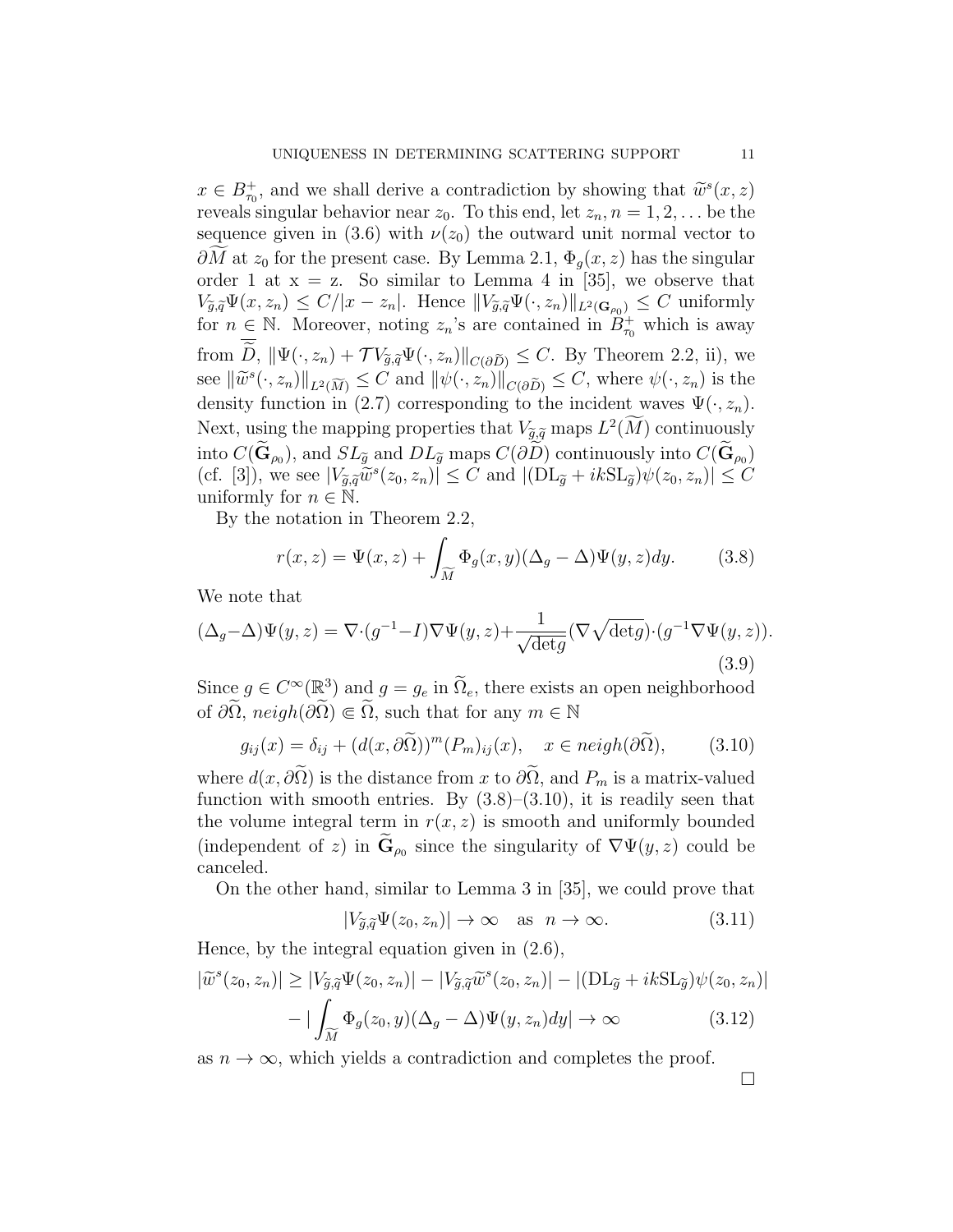Next, we show that the medium part and the obstacle part of the support of a complex scatterer could be distinguished.

## Theorem 3.3. Let

 $\Sigma = (M; q, q) \oplus D$ 

be a complex scatterer with a medium  $(q, q)$  supported in M and an *obstacle D, and let*  $\mathbf{G} = \mathbb{R}^3 \setminus (\overline{M \cup D})$ . Then ∂G∩∂M and ∂G∩∂D are uniquely determined by the corresponding scattering amplitude  $a_k(\theta, \theta')$ with  $\theta, \theta' \in \mathbb{S}^2$  and a fixed  $k \in \mathbb{R}_+$ .

*Proof.* Similar to the proof of Theorem 3.2, we let  $\widetilde{\Sigma} = (\widetilde{M}; \widetilde{g}, \widetilde{q}) \oplus \widetilde{D}$ be a different complex scatterer such that  $a_k(\theta, \theta') = \tilde{a}_k(\theta, \theta')$ . By<br>Theorem 3.2 we know Theorem 3.2, we know

$$
\widetilde{\mathbf{G}} = \mathbb{R}^3 \setminus (\widetilde{\widetilde{M} \cup \widetilde{D}}) = \mathbb{R}^3 \setminus (\overline{M \cup D}) = \mathbf{G}.
$$

We assume that

$$
\partial D \cap \partial \mathbf{G} \neq \partial \widetilde{D} \cap \partial \mathbf{G}.
$$

Without loss of generality, we assume  $(\partial \widetilde{D} \cap \partial \mathbf{G}) \setminus (\partial D \cap \partial \mathbf{G}) \neq \emptyset$  and fix  $z_0 \in (\partial D \cap \partial \mathbf{G}) \setminus (\partial D \cap \partial \mathbf{G})$ . Clearly,  $z_0 \in \partial M \cap \partial \mathbf{G}$ . Let  $B_{\tau_0}(z_0)$  be sufficiently small such that  $B_{\tau_0}(z_0) \cap \overline{D} = \emptyset$  and let  $B_{\tau_0}^+$  denote the part of  $B_{\tau_0}(x_0)$  lying in **G**. Let  $z_n$  be given as that in (3.6) with  $\nu(z_0)$  the outward unit normal vector to  $\partial G$  at  $z_0$ . As in the proof of Theorem 3.2, we consider the scattering problems corresponding to the point sources  $\Phi(x, z_n)$  and denote by  $w^s(x, z_n)$  and  $\widetilde{w}^s(x, z_n)$  the scattered wave fields<br>corresponding to  $\Sigma$  and  $\widetilde{\Sigma}$  recreatingly. Clearly, by Lamma 2.1, we corresponding to  $\Sigma$  and  $\Sigma$ , respectively. Clearly, by Lemma 3.1, we see  $w^{s}(x, z_n) = \tilde{w}^{s}(x, z_n)$  for  $x \in \overline{\mathbf{G}}^{c}$ . Since  $\|\Phi(\cdot, z_n)\|_{L^2(M)} \leq C$ <br>uniformly for  $n \in \mathbb{N}$  we know  $\|V \cdot \Phi(\cdot, z_1)\|_{L^2(M)} \leq C$  uniformly uniformly for  $n \in \mathbb{N}$ , we know  $||V_{g,q}\Phi(\cdot,z_n)||_{C(\overline{G}_{\rho_0})} \leq C$  uniformly for  $n \in \mathbb{N}$ . Hence by Theorem 2.2 and the proof of Theorem 3.2,  $|w^{s}(z_0, z_n)| \leq C$  uniformly for  $n \in \mathbb{N}$ . But on the other hand, noting  $z_0 \in \partial \tilde{D}$ , we have from the homogeneous Dirichlet boundary on  $\partial \tilde{D}$  that  $\tilde{w}^s(z_0, z_n) = -\Phi(z_0, z_n)$ . Finally, we have a contradiction by observing that  $|\Phi(z_0, z_n)| \to \infty$  as  $n \to \infty$ .

The proof is complete.

 $\Box$ 

#### 4. Recovering the support of an isotropic inhomogeneity

In Section 3, we consider the recovery of the singularity attached to the lower order term  $q$ . This is achieved by showing that the scattered wave field blows up if a second order singular point source Ψ approaches the exterior boundary of an inhomogeneous medium or the exterior boundary of an obstacle. We also show that if one lets a first order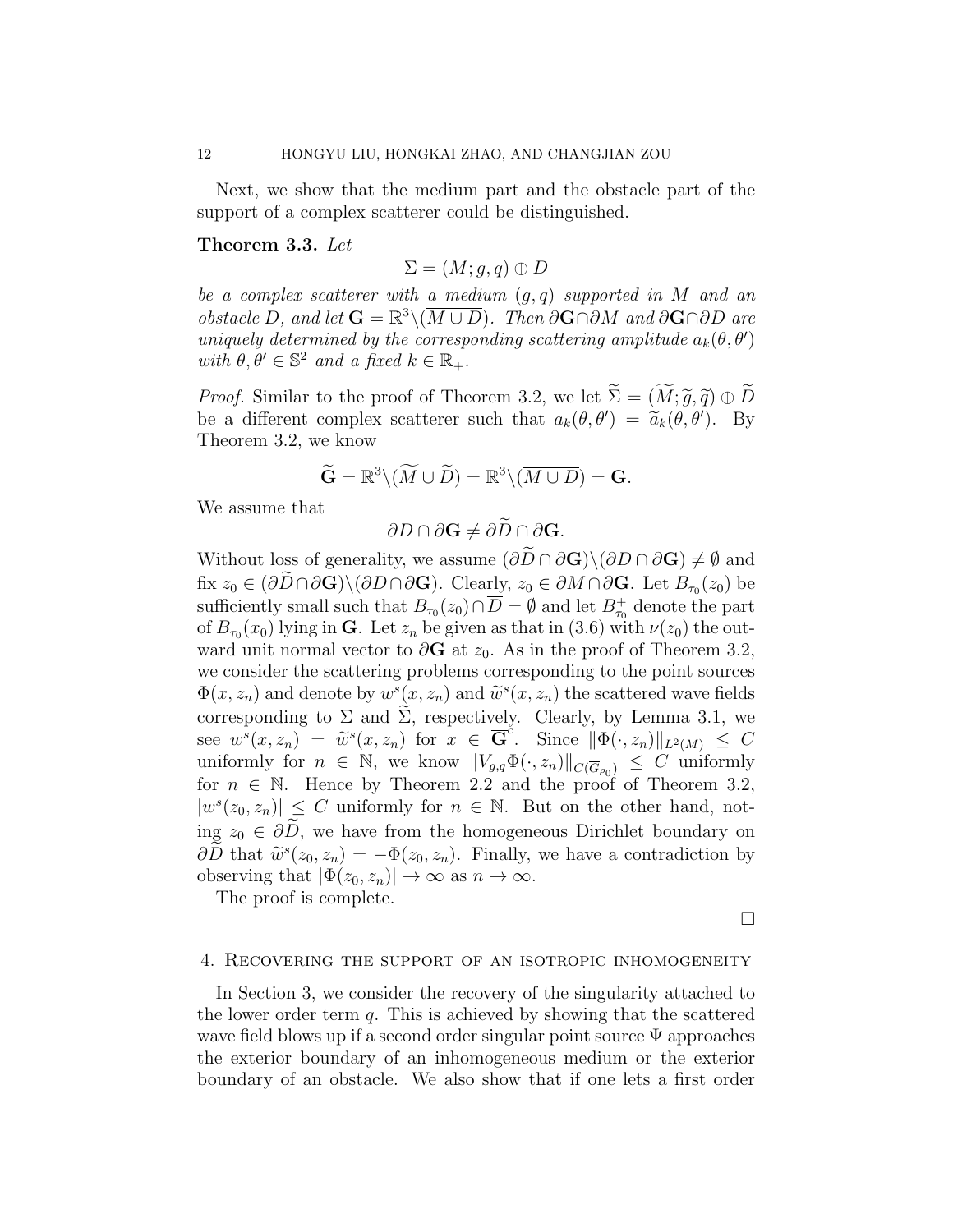singular point source  $\Phi$  approach the exterior boundary of a complex scatters, the scattered wave blows up if the boundary part belongs to the obstacle component and remains bounded if the boundary part belongs to the medium component. The latter blow-up behavior can be used to distinguish the medium boundary and the obstacle boundary of the support of a complex scatterer.

In this section, we consider recovering the support of an inhomogeneous medium when there is singularity presented to the leading order term g. We shall be mainly concerned with the isotropic case by assuming that

$$
(g_{ij}) = \gamma(\delta_{ij}) \text{ in } \Omega \text{ with } \gamma = \gamma(x) \in C^1(\overline{\Omega}), \tag{4.1}
$$

where it is further assumed that there exists an open neighborhood of  $\partial\Omega, \mathcal{N} := \text{neigh}(\partial\Omega) \in \Omega$ , and a positive constant  $\epsilon_0 \in \mathbb{R}_+$  such that

$$
|\gamma(x) - 1| \ge \epsilon_0 \quad \text{for a.e. } x \in \mathcal{N}.\tag{4.2}
$$

Next, we show that one can recover an isotropic inhomogeneity  $(\Omega; \gamma, q)$ with  $\gamma$  described in (4.1)–(4.2) and  $q \in L^{\infty}(\Omega)$ , by using a first order singular point source. To that end, we first present two lemmas.

Lemma 4.1 ([23]). Consider the following transmission problem,

$$
\nabla \cdot \gamma(x)\nabla u^-(x) + k^2 q(x)u^-(x) = 0 \qquad x \in \Omega,
$$
 (4.3)

$$
\Delta u^s(x) + k^2 u^s(x) = 0 \qquad x \in \Omega_e,
$$
 (4.4)

$$
u^{-}(x) = u^{s}(x) + f(x) \qquad x \in \partial\Omega \tag{4.5}
$$

$$
\gamma(x)\frac{\partial u^-}{\partial \nu}(x) = \frac{\partial u^s}{\partial \nu}(x) + p(x) \qquad x \in \partial \Omega,
$$
\n(4.6)

$$
\lim_{|x| \to +\infty} |x|^{\frac{n-1}{2}} \left( \frac{\partial u^s}{\partial |x|} (x) - iku^s(x) \right) = 0.
$$
 (4.7)

where  $f(x) \in H^{1/2}(\partial \Omega)$  and  $p(x) \in H^{-1/2}(\partial \Omega)$ . There exists a unique solution  $(u^-, u^s) \in H^1(\Omega) \times H^1_{loc}(\mathbb{R}^n \setminus \overline{\Omega})$  to the above problem. Moreover, the solution

$$
||u^-||_{H^1(\Omega)} + ||u^s||_{H^1(B_R \backslash \overline{\Omega})} \le C(||f||_{H^{1/2}(\partial \Omega)} + ||p||_{H^{-1/2}(\partial \Omega)}), \quad (4.8)
$$

where  $B_R := B_R(0)$  contains  $\Omega$  and C is a positive constant depending only on  $\Omega$ , R and k,  $\gamma$ , q,

Lemma 4.2. For any  $z_0 \in \partial \Omega$ , let

$$
z_n := z_0 + \frac{h}{n}\nu(z_0) \in \Omega_e, \quad n = 1, 2, \dots,
$$
 (4.9)

where  $h \in \mathbb{R}_+$  and  $\nu(z_0)$  is the outward unit normal vector to  $\partial\Omega$ at  $z_0$ . Let  $u^s(x, z_n)$  denote the scattered wave field to  $(4.3)$ - $(4.7)$  by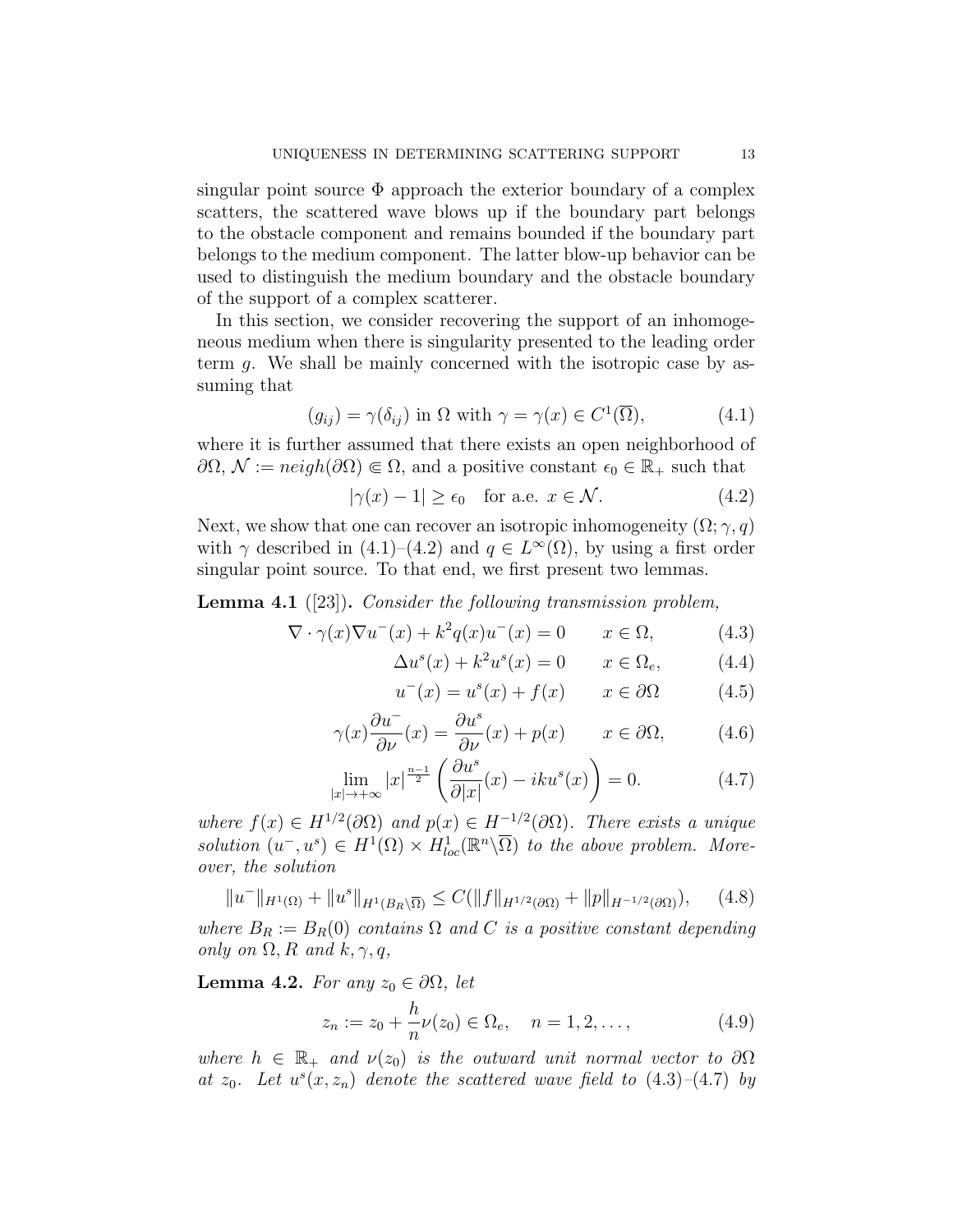taking  $f(x) = \Phi(x, z_n)$  and  $p(x) = \frac{\partial \Phi}{\partial \nu}(x, z_n)$ . Then, we have that if  $||u^s(\cdot, z_n)||_{H^1(B_R\setminus\overline{\Omega})}$  is uniformly bounded for  $n \in \mathbb{N}$ , then  $|u^s(z_n, z_n)| \to$  $\infty$  as  $n \to \infty$ .

It is remarked that in Lemma 4.2,  $u^s(x, z_n)$  is actually smooth for  $x \in \Omega_e$ , and hence one can consider the point values  $u^s(z_n, z_n)$ . Similar to our study in the previous section, we only prove the lemma in the three-dimensional case.

Proof of Lemma 4.2. First, by integrating by parts, we have

$$
\int_{\Omega} k^2 (1 - \frac{q}{\gamma}) u^-(x) \Phi(x, z_n) dx - \int_{\Omega} \frac{1}{\gamma} \nabla \gamma(x) \cdot \nabla u^-(x) \Phi(x, z_n) dx
$$

$$
= \int_{\partial \Omega} \frac{\partial}{\partial \nu} u^-(x) \Phi(x, z_n) - \frac{\partial}{\partial \nu} \Phi(x, z_n) u^-(x) ds(x)
$$
(4.10)

Let  $\mathbb{I}_L$  and  $\mathbb{I}_R$  denote, respectively, the LHS and RHS terms in (4.10). By using the transmission boundary condition across  $\partial\Omega$ , we further have

$$
\mathbb{I}_R = \int_{\partial\Omega} \frac{1}{\gamma} \frac{\partial}{\partial \nu} \Phi(x, z_n) \Phi(x, z_n) - \frac{\partial}{\partial \nu} \Phi(x, z_n) \Phi(x, z_n) ds(x) \n+ \int_{\partial\Omega} \frac{1}{\gamma} \frac{\partial}{\partial \nu} u^s(x, z_n) \Phi(x, z_n) - \frac{\partial}{\partial \nu} \Phi(x, z_n) u^s(x, z_n) ds(x) \tag{4.11}
$$
\n
$$
:= \mathbb{I}_1 + \mathbb{I}_2
$$

By using integration by parts again, one has

$$
\mathbb{I}_1 = k^2 \int_{\Omega} (1 - \frac{1}{\gamma}) \Phi^2(x, z_n) dx + \int_{\Omega} (\frac{1}{\gamma} - 1) |\nabla \Phi(x, z_n)|^2 dx
$$
  
+ 
$$
\int_{\Omega} (\nabla \frac{1}{\gamma} \cdot \nabla \Phi(x, z_n)) \Phi(x, z_n) dx
$$
  

$$
:= \int_{\Omega} (\frac{1}{\gamma} - 1) |\nabla \Phi(x, z_n)|^2 dx + \mathbb{I}_{11}
$$
 (4.12)

On the other hand, by Green's formula, we also have that

$$
\mathbb{I}_2 = -u^s(z_n, z_n) + \int_{\partial\Omega} (\frac{1}{\gamma} - 1) \frac{\partial}{\partial \nu} u^s(x, z_n) \Phi(x, z_n) ds(x) \n= -u^s(z_n, z_n) + \mathbb{I}_{22}.
$$
\n(4.13)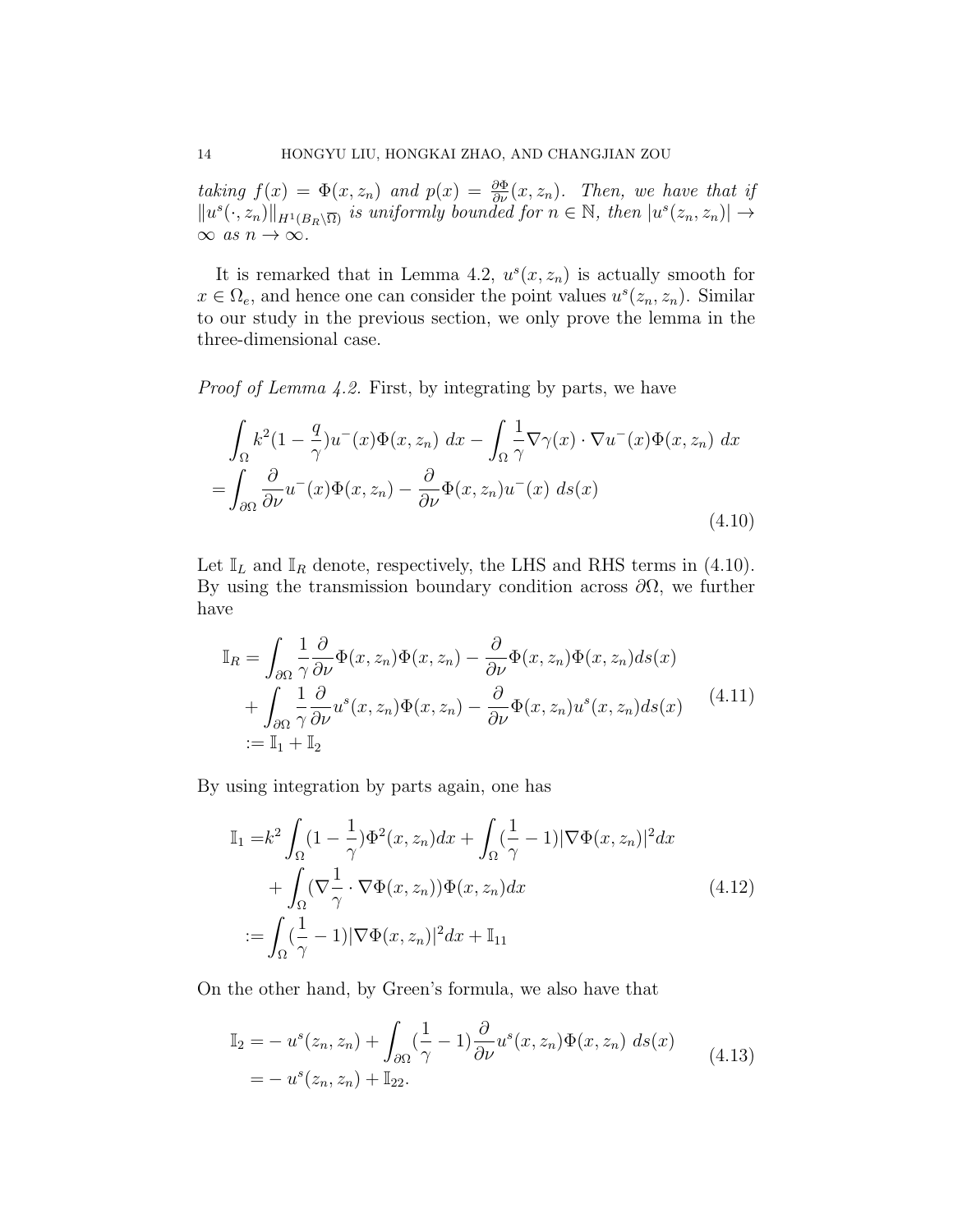Since  $||u^s(\cdot, z_n)||_{H^1(B_R\setminus\overline{\Omega})}$  is uniformly bounded for  $n \in \mathbb{N}$ , it is directly shown that

$$
\left| \int_{\partial \Omega} \frac{\partial u^s}{\partial \nu} (x, z_n) \Phi(x, z_n) ds(x) \right|
$$
\n
$$
\leq C' \| u^s(\cdot, z_n) \|_{H^1(B_R \setminus \overline{\Omega})} \| \Phi(x, z_n) \|_{H^1(\Omega)} \leq C h_n^{-1/2},
$$
\n(4.14)

where and in the following,  $C$  and  $C'$  stands for some generic positive constants, and  $h_n := h/n$ . On the other hand, by straightforward calculations, one can show that

$$
|\mathbb{I}_L| \le Ch_n^{-1/2}; \quad |\mathbb{I}_{11}| \le Ch_n^{-1/2}, \tag{4.15}
$$

but by noting (4.2)

$$
\left| \int_{\Omega} \left( \frac{1}{\gamma} - 1 \right) |\nabla \Phi(x, z_n)|^2 dx \right| \ge C h_n^{-1} \tag{4.16}
$$

Hence, by combining  $(4.11)$ – $(4.16)$ , we have

$$
|u^{s}(z_{n}, z_{n})| \geq \left| \int_{\Omega} (\frac{1}{\gamma} - 1) |\nabla \Phi(x, z_{n})|^{2} dx \right| - |\mathbb{I}_{11}| - |\mathbb{I}_{22}| - |\mathbb{I}_{L}|
$$
  
\n
$$
\geq Ch_{n}^{-1} - C'h_{n}^{-1/2} \to +\infty \quad \text{as} \quad n \to \infty.
$$
\n(4.17)

The proof is complete.

We are in a position to present the main theorem of this section.

**Theorem 4.3.** Let  $(\Omega; \gamma, q)$  be an isotropic inhomogeneous medium such that  $\gamma$  satisfies (4.1)–(4.2), and  $q \in L^{\infty}(\Omega)$ . Then,  $\Omega$  is uniquely determined by the corresponding scattering amplitude  $a_k(\theta, \theta')$ , for all  $\theta, \theta' \in \mathbb{S}^{n-1}$  and a fixed  $k \in \mathbb{R}_+$ .

Proof. By making use of Lemma 4.2, the proof of the theorem follows from a similar manner to that for Theorem 3.2, which we shall sketch in the following. We shall make use of the same notations as those introduced in the proof of Theorem 3.2. Let  $(\Omega; \gamma, q)$  and  $(\widetilde{\Omega}; \widetilde{\gamma}, \widetilde{q})$ be two admissible inhomogeneous mediums with  $\Omega \neq \tilde{\Omega}$  such that  $a_k(\theta, \theta') = \tilde{a}_k(\theta, \theta')$ . Hence, one has

$$
u^{s}(x, z_{n}) = \tilde{u}^{s}(x, z_{n}) \quad \text{for } x \in \Lambda,
$$
\n(4.18)

where it is assumed that  $\lim_{n\to\infty} z_n \to z_0 \in \partial\Lambda \cap \partial\Omega$  and  $\{z_n\}$  lie away from  $\partial \tilde{\Omega}$ . Let  $B_R$  be a sufficiently large ball which contains both  $\Omega$  and  $\tilde{\Omega}$ . It is readily verified by Lemma 4.1 that  $\left\|\tilde{u}^s(\cdot,z_n)\right\|_{H^1(B_R\setminus\overline{\tilde{\Omega}})}$ is uniformly bounded for  $n \in \mathbb{N}$ , and moreover by the interior estimate for elliptic partial differential equations, one has that  $|\tilde{u}^s(z_n, z_n)|$ <br>is also uniformly bounded for  $n \in \mathbb{N}$ . Hence, by  $(4.18)$ ,  $|u^s(z_n, z_n)|$  and is also uniformly bounded for  $n \in \mathbb{N}$ . Hence, by (4.18),  $|u^{s}(z_{n}, z_{n})|$  and

$$
\qquad \qquad \Box
$$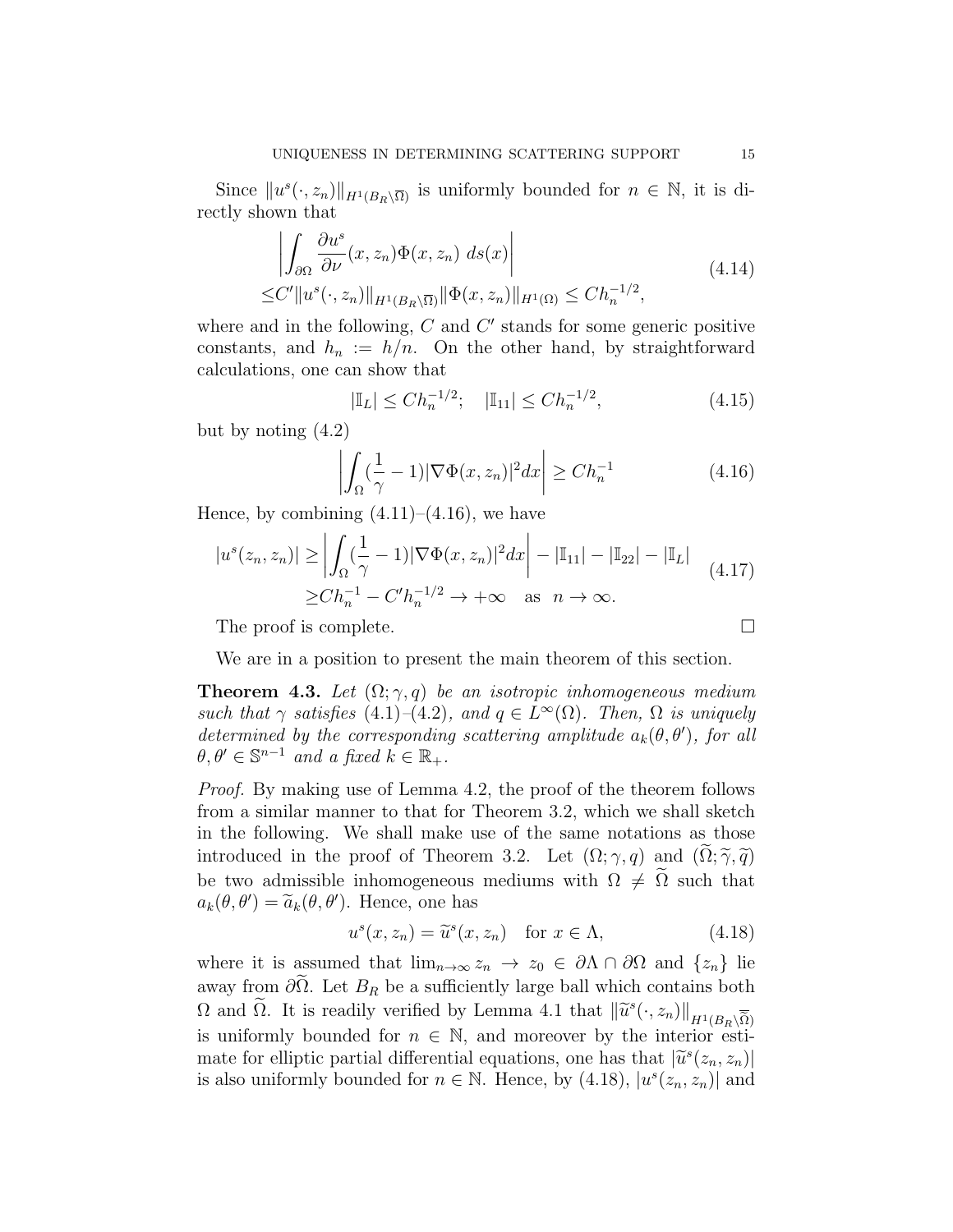$||u^{s}(\cdot, z_{n})||_{H^{1}((B_{R}\setminus\overline{\Omega})\cap\Lambda)}$  are both bounded uniformly for  $n \in \mathbb{N}$ . However, the uniform boundedness of  $||u^s(\cdot, z_n)||_{H^1((B_R\setminus\overline{\Omega})\cap\Lambda)}$  readily implies the uniform boundedness of  $||u^s(\cdot, z_n)||_{H^1(B_R\setminus\overline{\Omega})}$ , which by Lemma 4.2 further implies that  $|u^{s}(z_n, z_n)| \to \infty$  as  $n \to \infty$ . Hence, we arrive at a contradiction, thus completing the proof.  $\Box$ 

Finally, we consider the recovery of a complex scatterer which may include both isotropic inhomogeneities and obstacles. Indeed, we have

# Theorem 4.4. Let

$$
\Sigma = (M; \gamma, q) \oplus D
$$

be a complex scatterer with a medium  $(\gamma, q)$  supported in M and an obstacle D, where  $\gamma$  satisfies (4.1) and (4.2) (with  $\Omega$  replaced by M there), and  $q \in L^{\infty}(M)$ . Let  $\mathbf{G} = \mathbb{R}^3 \setminus (\overline{M \cup D})$ . Then  $\partial \mathbf{G}$  is uniquely determined by the corresponding scattering amplitude  $a_k(\theta, \theta')$  with  $\theta, \theta' \in \mathbb{S}^2$ and a fixed  $k \in \mathbb{R}_+$ .

*Proof.* The determination of  $\partial M \cap \partial G$  follows from a similar argument to the proof of Theorem 4.3, and the determination of  $\partial D \cap \partial G$  follows from a similar argument to the proof of Theorem 3.3.

# Acknowledgement

The work of Hongyu Liu was supported by NSF grant, DMS 1207784.

#### **REFERENCES**

- [1] Ammari, H., Kang, H., Lee, H. and Lim, M., Enhancement of near cloaking. Part II: the Helmholtz equation, Comm. Math. Phys., 317 (2013), 485–502.
- [2] Colton, D., Coyle, J. and Monk, P., Recent developments in inverse acoustic scattering theory, SIAM Rev.,  $42$  (2000), 369–414.
- [3] Colton, D. and Kress, R., Inverse Acoustic and Electromagnetic Scattering Theory, 2nd Edition, Springer-Verlag, Berlin, 1998.
- [4] Colton, D. and Kress, R., Using fundamental solutions in inverse scattering, Inverse Problems, 22 (2006), R49–R66.
- [5] Colton, D. and Sleeman, B. D., Uniqueness theorems for inverse problem of acoustic scattering, IMA J. Appl. Math., 31 (1983), 253–259.
- [6] Dos Santos Ferreira, D., Kenig, C., Salo, M. and Uhlmann, G., Limiting Carleman weights and anisotropic inverse problems, Invent. Math., 178 (2009), 119–171.
- [7] Greenleaf, A., Kurylev, Y., Lassas, M. and Uhlmann, G., Isotropic transformation optics: approximate acoustic and quantum cloaking, New J. Phys.,  $10$ (2008), 115024.
- [8] Greenleaf, A., Kurylev, Y., Lassas, M., and Uhlmann, G., Full-wave invisibility of active devices at all frequencies, Comm. Math. Phys., 279 (2007), 749–789.
- [9] Greenleaf, A., Kurylev, Y., Lassas, M., and Uhlmann, G., Invisibility and inverse prolems, Bulletin A. M. S., 46 (2009), 55–97.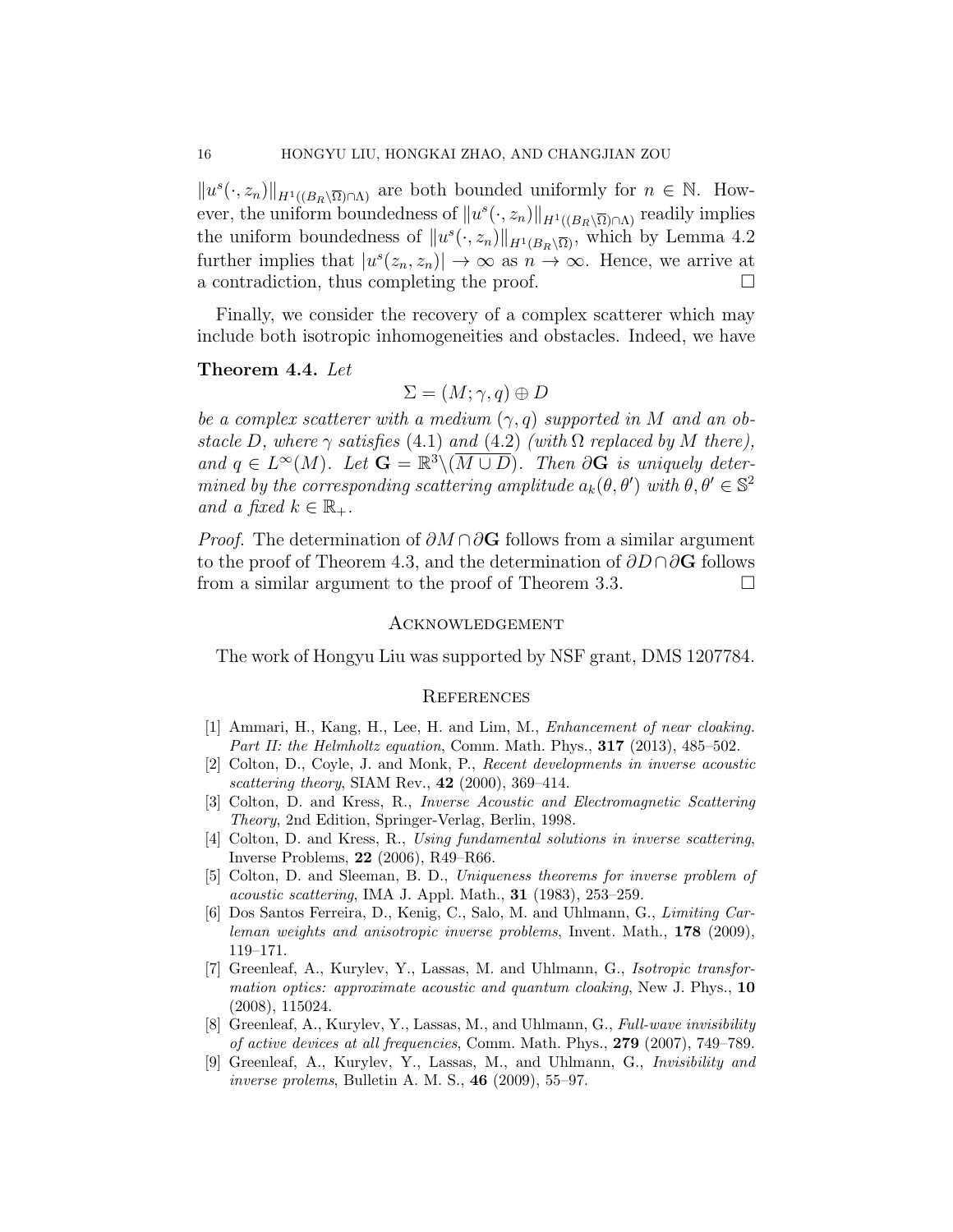- [10] Greenleaf, A., Kurylev, Y., Lassas, M., and Uhlmann, G., Cloaking devices, electromagnetic wormholes and transformation optics, SIAM Review, 51 (2009),3–33.
- [11] Hähner, P., On the uniqueness of the shape of a penetrable, anisotropic obstacle, J. Comp. App. Math., 116 (2000), 167–180.
- [12] Hörmander, L., Analysis of Linear Partial Differential Differential Operators III, Springer, Berlin, 1985.
- [13] Immanuvilov, O. Y., Uhlmann, G. and Yamamoto, M., The Calderón problem with partial data in two dimensions, J. Amer. Math. Soc.,  $23$  (2010), 655–691.
- [14] Isakov, V., On uniqueness in the inverse transmission scattering problem, Comm. PDEs, 15 (1990), 1565–1587.
- [15] Isakov, V., Inverse obstacle problems, Inverse Problems, 25 (2009), 123002.
- [16] Isakov, V., On uniqueness in the general inverse transmission problem, Comm. Math. Phys., 280 (2008), 843–858.
- [17] Kirsch, A. and Kress, R., Uniqueness in inverse obstacle scattering, Inverse Problems, 9 (1993), 285–299.
- $[18]$  Kirsch, A. and Päivärinta, Lassi, On recovering obstacles inside inhomogeneities, Math. Methods Appl. Sci., 21 (1998), 619–651.
- [19] Lassas, M. and Uhlmann, G., On determining a Riemannian manifold from the Dirichlet-to-Neumann map, Ann. Sci. Éc. Norm. Super.,  $34$  (2001), 771–787.
- [20] Lee, J. and Uhlmann, G., Determining anisotropic real-analytic conductivities by boundary measurements, Comm. Pure Appl. Math., 42 (1989), 1097–1112.
- [21] Kohn, R., Onofrei, D., Vogelius, M., and Weinstein, M., Cloaking via change of variables for the Helmholtz equation, Commu. Pure Appl. Math., 63 (2010), 973–1016.
- [22] Liu, H. Y., Virtual reshaping and invisibility in obstacle scattering, Inverse Problems, 25 (2009), 045006.
- [23] Liu, H. Y., Shang, Z. J., Sun, H. and Zou, J., Singular perturbation of reduced wave equation and scattering from an embedded obstacle, J. Dyn. Diff. Eq., 24 (2012), 803–821.
- [24] Liu, H. Y. and Sun, H., Enhanced near-cloak by FSH lining, J. Math. Pures et Appl., 99 (2013), 17–42.
- [25] Liu, H. Y. and Zou, J., On uniqueness in inverse acoustic and electromagnetic obstacle scattering problems, J. Phys.: Conf. Series, 124 (2008), 012006.
- [26] Liu, X. and Zhang, B., Direct and inverse obstacle scattering problem in a piecewise homogeneous medium, SIAM J. Appl. Math., 70 (2010), 3105–3120.
- [27] Liu, H. Y. and Zhou, T., Two dimensional invisibility cloaking by transformation optics, Discrete and Continuous Dynamical Systems, Series A, 31 (2011), 525–543.
- [28] McLean, W., Strongly Elliptic Systems and Boundary Integral Equations, Cambridge University Press, Cambridge, 2000.
- [29] Nachman, A., Reconstruction from boundary measurements, Ann. of Math. (2), 128 (1988), 531–576.
- [30] Nédélec, J. C., Acoustic and Electromagnetic Equations: Integral Representations for Harmonic Problems, Springer-Verlag, New York, 2001.
- [31] O'Dell, S., Inverse scattering for Schrödinger-type operators with interface conditions across smooth surfaces, SIAM J. Math. Anal., 39 (2008), 1595–1626.